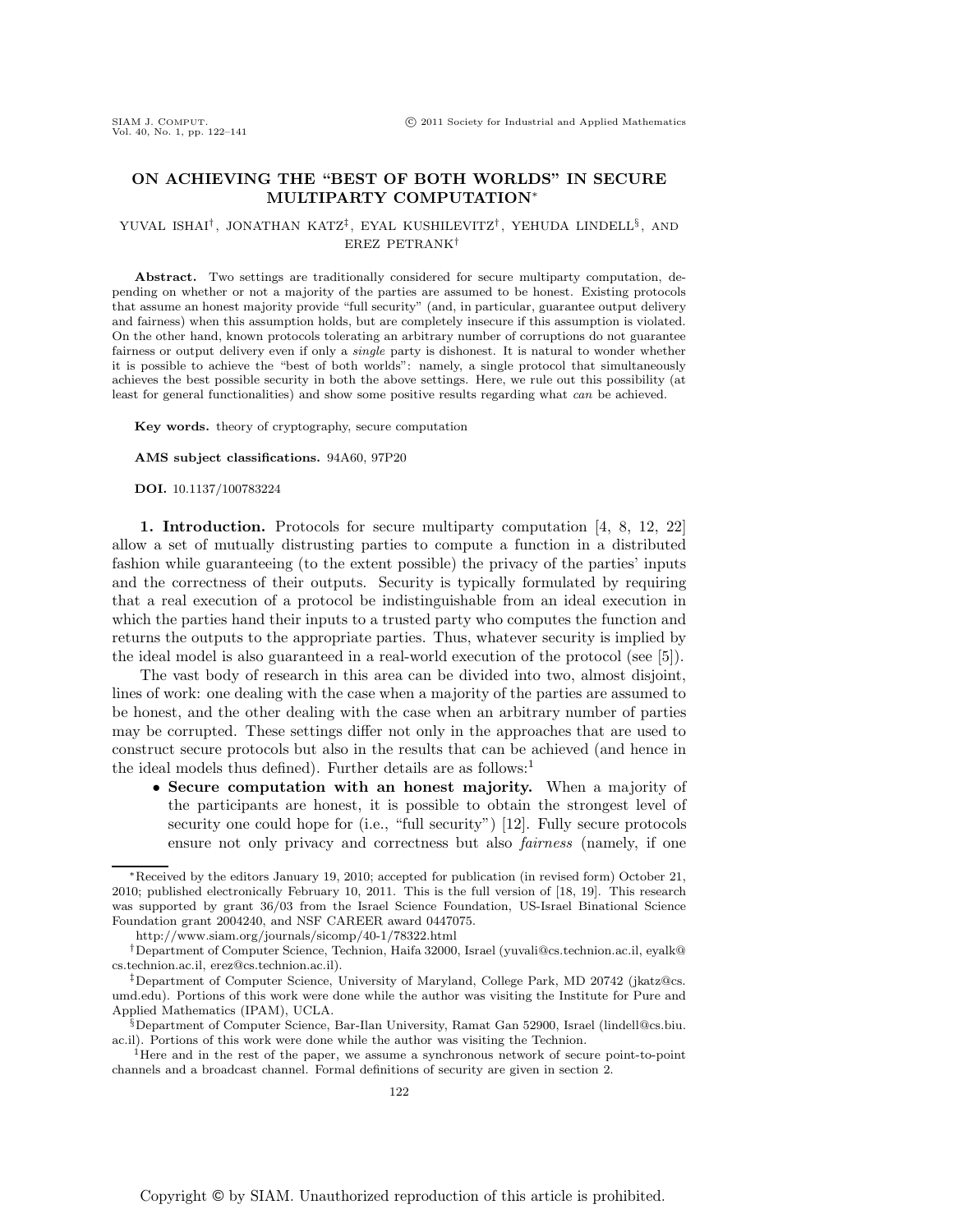party receives its output, then all parties do) and *guaranteed output delivery* (i.e., honest parties are guaranteed to successfully complete the computation). In the presence of an honest majority, full security can even be obtained *unconditionally* [2, 4, 8, 10, 20].

• **Secure computation with no honest majority.** Results of Cleve [9] imply that full security (for general functionalities) is *only* possible when an honest majority is present. Specifically, while privacy and correctness are still attainable without an honest majority, it is impossible (in general) to guarantee fairness or output delivery.<sup>2</sup> Thus, when no honest majority is assumed, a relaxed notion of security ("security with abort") is used in which privacy and correctness still hold but the adversary is allowed to *abort* the computation after obtaining its own outputs. Unconditional security is no longer possible in this setting (for general functionalities), but protocols realizing this notion of security for any number of corrupted parties can be constructed based on the existence of enhanced trapdoor permutations or oblivious transfer [3, 12, 13, 14, 22].

An unfortunate drawback of existing protocols for each of the above settings is that they do not provide any security beyond what is implied by the definitions. Specifically, existing protocols designed for the case of honest majority are *completely insecure* once half (or more) of the parties are corrupted; e.g., honest parties' inputs are entirely revealed, and even correctness may be violated. On the other hand, known protocols that achieve security with abort against an arbitrary number of corruptions do not guarantee fairness or output delivery even if only a *single* party is corrupted.

To get a sense for the magnitude and importance of this problem, consider trying to decide which type of protocol is more appropriate to implement secure voting. Since we would like privacy of individuals' votes to hold (to the extent possible) regardless of the number of corruptions, we are forced to use a protocol of the second type that provides only security with abort. But then a single corrupted machine (in fact, even one which simply fails in the middle of the election) may be able to perform a denial-ofservice attack that prevents all honest parties from learning the outcome. Neither option is very appealing. The above state of affairs raises the following natural question:

*To what extent can we design a* single *protocol achieving the "best of both worlds" regardless of the number of corruptions, i.e., a protocol that simultaneously guarantees full security in the case when a majority of the parties are honest, and security with abort otherwise?*

**1.1. Our results.** In this paper, we initiate the study of the above question. Our main results settle the question in the negative, showing that (in general) it is impossible to construct a single protocol that achieves the best possible security regardless of the number of corruptions. We consider both *standard* functionalities, which receive inputs and deliver outputs in "one shot," and *reactive* functionalities, which receive inputs and deliver outputs in multiple phases and maintain (distributed) state information between phases. (See section 2 for definitions of these and other terms we use.) We show the following.

THEOREM 1.1. Let  $t + s \geq n$  with  $1 \leq t \leq s$ . There exists a standard (non*reactive) functionality* f*, for which there is no* n*-party protocol computing* f *that is simultaneously* (1) fully secure *when* t *parties are corrupted, and* (2) secure with abort *when* s *parties are corrupted.*

 ${}^{2}$ For certain exceptions, see [15, 16, 17] and the discussion in section 1.2.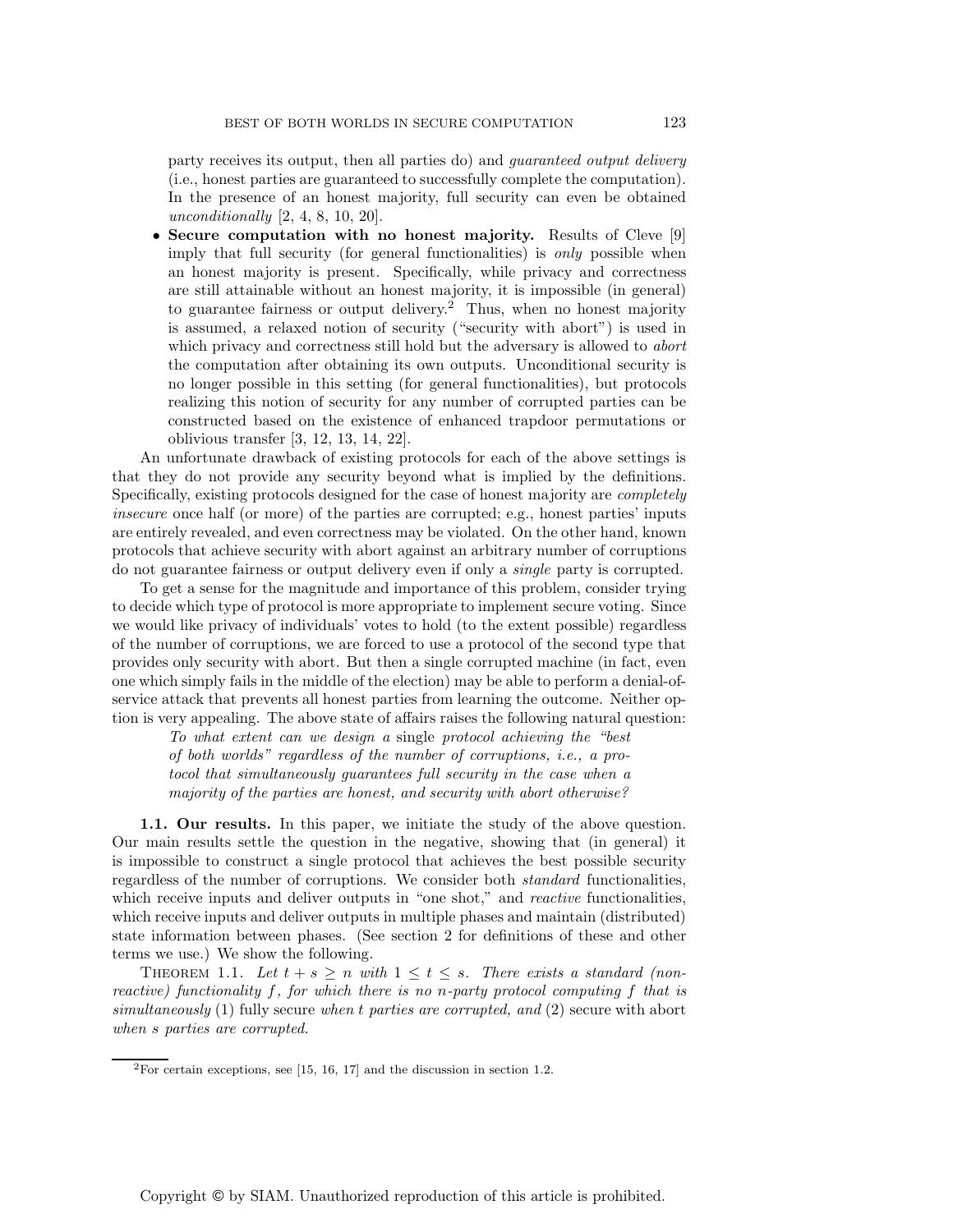In fact, our negative results are even stronger than indicated above. Fix  $s, t, n$  as above. For nonreactive functionalities, it is impossible (in general) to simultaneously achieve full security against t *fail-stop* corruptions and *privacy* against s *fail-stop* corruptions (recall that fail-stop corruption only allows the adversary to deviate from the protocol by aborting). This holds even if we allow protocols with expected polynomial round complexity. For *reactive* functionalities we show an even stronger result: one cannot (in general) simultaneously obtain full security against  $t$  fail-stop corruptions and *privacy* against s *semihonest* corruptions.

In light of the above, we are led to explore what security guarantees *can* be achieved with regard to different corruption thresholds. Considering the natural relaxations, we show two incomparable positive results in this regard. First, we show that when  $t+s < n$  (and  $t < n/2$ ), then the "best of both worlds" is, indeed, possible.

Theorem 1.2. *Assume the existence of enhanced trapdoor permutations, and let*  $t + s < n$  *and*  $t < n/2$ *. For any (reactive or nonreactive) functionality* f, there *exists a protocol computing* f *that is simultaneously* (1) fully secure *when* t *parties are corrupted, and* (2) secure with abort *when* s *parties are corrupted.*

We also show that in the case of nonreactive functionalities, the optimal security thresholds (i.e.,  $t < n/2$  and  $s < n$ ) are obtainable if we restrict to *semihonest* adversaries when there is no honest majority.

Theorem 1.3. *Assume the existence of enhanced trapdoor permutations, and let*  $t < n/2$  *and*  $s < n$ *. For any nonreactive functionality* f, there exists a protocol *computing* f *that is simultaneously* (1) fully secure *against* t *malicious corruptions, and* (2) fully secure *against* s *semihonest corruptions.*

Table 1 summarizes our results along with pointers to the corresponding theorems from the technical sections.

TABLE 1 Corollaries of our results: existence and nonexistence of protocols that simultaneously guarantee security against  $t < n/2$  malicious parties and privacy against  $s < n$  malicious or semihonest parties.

|                                       | Standard        | Reactive        |
|---------------------------------------|-----------------|-----------------|
|                                       | functionalities | functionalities |
| Full security against $t < n/2$       | Yes             | Nο              |
| malicious parties and privacy against |                 |                 |
| $s < n$ semihonest parties            | Theorem 4.2     | Theorem 3.1     |
| Full security against $t < n/2$       | Nο              | Nο              |
| malicious parties and privacy against |                 |                 |
| $s < n$ malicious parties             | Theorem 3.5     | Theorem 3.1     |

**1.2. Future directions.** The stark negative results in this paper, coupled with the fact that it can be difficult to determine what security bounds are appropriate to assume in practice, suggest looking for other ways to obtain "best of both worlds" type results besides those already discussed above. We briefly mention two possibilities that have been explored previously and then highlight some promising directions for future work.

In previous versions of this work [18, 19], two feasibility results have been investigated (which are not included in the current version). Specifically, Ishai et al. [18] show a protocol for any nonreactive functionality f that provides full security against  $t < n/2$  malicious parties and also ensures the following guarantee against  $s < n$ malicious parties (informally): the malicious parties achieve (and learn) no more than they could achieve in s invocations of an ideal party evaluating  $f$ , where the malicious parties may use different inputs in different invocations of f. For certain functional-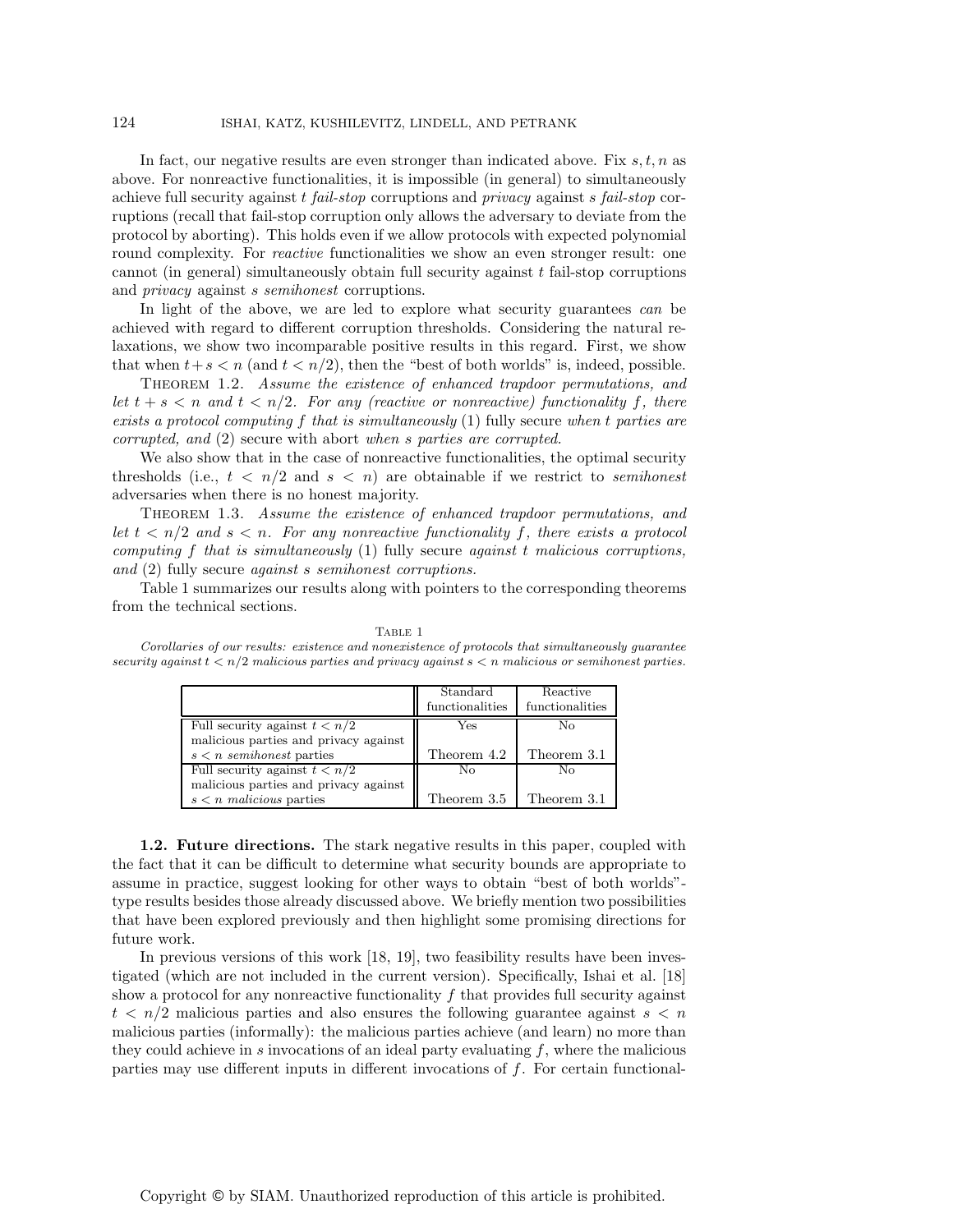ities (with voting serving as a prime example), this provides a meaningful notion of security. In another direction, Katz [19] (following [18]) explored what is possible in the case of a *nonrushing* adversary or, equivalently, under the assumption of simultaneous message transmission. He shows, for any nonreactive functionality  $f$  and any polynomial p, a protocol that is fully secure against  $t < n/2$  malicious parties, as well as  $\frac{x_1}{p}$ -secure with abort" for any number of malicious corruptions. Roughly speaking, this latter notion means that the actions of any real-world adversary can be simulated by an ideal-world adversary (who has the ability to abort the protocol) such that the resulting outcomes cannot be distinguished with advantage better than  $O(1/p)$ . (The protocol provides additional security guarantees as well; see [19] for details.)

With regard to future work in this area, several directions seem promising:

- **Nonrushing adversaries.** We currently have only a partial answer to what can be achieved if a nonrushing adversary is assumed. The results of Katz [19] leave open the possibility of protocols in this model that achieve the true "best of both worlds": simultaneous full security against  $t < n/2$  corruptions, and security with abort against  $s < n$  corruptions. (However, it is known that there are no constant-round [18] or even logarithmic-round [19] protocols of this sort.) Alternatively, it might be possible in this model to obtain full security against  $t < n/2$  corruptions and  $\frac{1}{p}$ -security *without* abort against  $s < n$  corruptions. (In fact, this may be possible even for rushing adversaries by building on the ideas of [17].)
- **Specific functionalities.** The impossibility results presented here rule out protocols for *general* functionalities, but leave open the question of what might be obtained for *specific* functionalities of interest. Recent work [15, 16] has shown that protocols with full security *against an arbitrary number of corruptions* can be constructed for certain (nontrivial) functionalities. (This is even better than what a "best of both worlds"-type result would imply.) For what other functionalities can positive results be obtained?
- **Definitional relaxations.** In the current work we have focused on the standard notions of full security and security with abort. Given the impossibility results we have obtained, it may be worthwhile to explore relaxations of these definitions such as those considered in [1, 17].

**2. Preliminaries and definitions.** In this work, k denotes the security parameter and ppt stands for "probabilistic polynomial time."

**2.1. Overview.** Our default network model consists of n parties,  $P_1, \ldots, P_n$ , who interact in synchronous rounds via private and authenticated point-to-point channels. We also assume that the parties have access to a broadcast channel. We consider both *rushing* and *nonrushing* adversaries. A rushing adversary may delay sending the messages of the corrupted parties in any given round until *after* the honest parties send their messages in that round; thus, the round-i messages of the corrupted parties may depend on the round-i messages of the honest parties. In contrast, a nonrushing adversary must decide on what messages the corrupted parties should send in any given round *before* seeing the honest parties' messages in that round. Assuming a nonrushing adversary is essentially equivalent to assuming that there exists a mechanism for simultaneous message exchange. The standard definition of secure computation assumes a rushing adversary. Nevertheless, in one of our lower bounds we consider nonrushing adversaries since this only strengthens the result.

We consider both *malicious* adversaries, who have total control over the behavior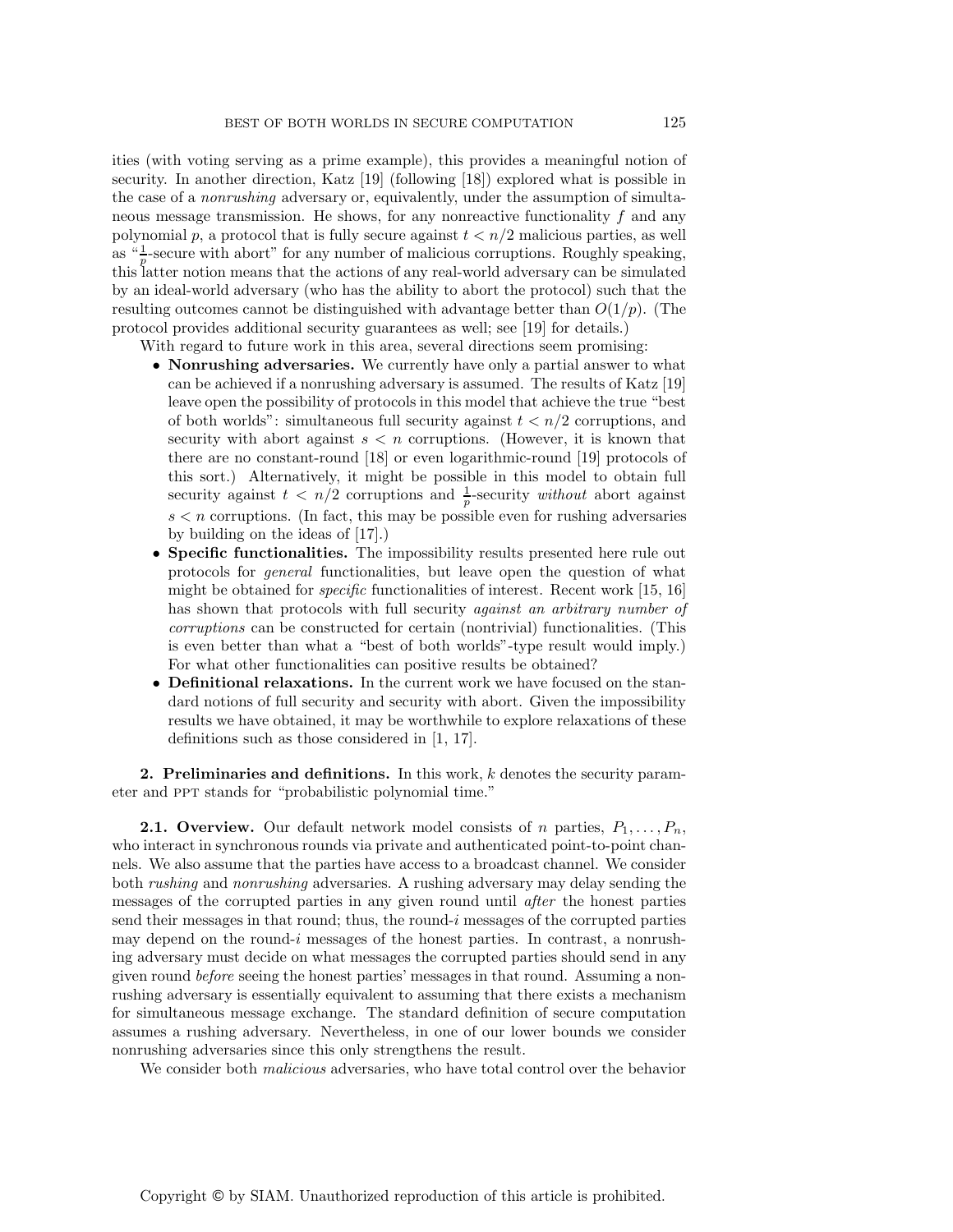of corrupted parties and may instruct them to deviate arbitrarily from the protocol specification, and *semihonest* adversaries, who record all information viewed by corrupted parties as they run the protocol but do not otherwise modify their behavior. We also consider *fail-stop* adversaries, who follow the protocol honestly (as semihonest adversaries do) except that they may abort the protocol early.

Throughout the paper, we consider security against computationally bounded adversaries and assume for simplicity that the adversary is *static*, i.e., that the set of corrupted parties is chosen at the onset of the protocol in a nonadaptive manner. This strengthens our negative results and is not essential for our positive results; see Remark 4.5.

The security of a multiparty protocol is defined with respect to a *functionality* f. A nonreactive *n*-party functionality is a (possibly randomized) mapping of n inputs to  $n$  outputs. A multiparty protocol for computing a nonreactive functionality  $f$  is a protocol running in polynomial time and satisfying the following correctness requirement: if parties  $P_1, \ldots, P_n$  holding inputs  $(1^k, x_i)$ , respectively, all run an honest execution of the protocol, then the joint distribution of the outputs  $y_1, \ldots, y_n$ of the parties is statistically close to  $f(x_1,...,x_n)$ .

A *reactive* functionality f is a sequence of nonreactive functionalities  $f = (f_1, \ldots, f_\ell)$ computed in a series of phases, where the functionality maintains a secret state which is updated in each phase. Let  $x_i^j$  denote the input of  $P_i$  in phase j, and let  $s^j$  denote the state of the computation after phase j. Computation of f proceeds by setting  $s^0$ equal to the empty string and then computing  $(y_1^j, \ldots, y_n^j, s^j) \leftarrow f_j(s^{j-1}, x_1^j, \ldots, x_n^j)$ for  $j = 1$  to  $\ell$ , where  $y_i^j$  denotes the output of  $P_i$  at the end of phase j. A multiparty protocol computing f also runs in  $\ell$  phases, at the beginning of which each party holds an input and at the end of which each party obtains an output. (Note that parties may wait to decide on their phase-j input until the beginning of that phase.) Parties maintain state throughout the entire execution. The correctness requirement is that, in an honest execution of the protocol, the joint distribution of all the outputs  ${y_1^j, \ldots, y_n^j}_{j=1}^{\ell}$  of all the phases is statistically close to the joint distribution of all the outputs of all the phases in a computation of  $f$  on the same inputs used by the parties.

**2.2. Defining security.** In this section, we present the (standard) security definitions used in this paper. We assume the reader is familiar with the simulation-based approach for defining secure computation, as described in detail in [5, 7, 11]. This definitional approach compares the *real-world* execution of a protocol for computing some function with an *ideal-world* evaluation of the function by a trusted party. Security is then defined by requiring that whatever can be achieved in the real world could have also been achieved (or *simulated*) in the ideal world. More formally, it is required that for every adversary  $A$  attacking the real execution of the protocol there exists an adversary A , sometimes referred to as a *simulator*, which "achieves the same effect" in the ideal world. This is made more precise in what follows.

**The real model.** Let  $\pi$  be a multiparty protocol computing a nonreactive functionality f. It is convenient [7] to view an execution of  $\pi$  in the presence of an adversary A as being coordinated by a nonuniform *environment*  $\mathcal{Z} = \{Z_k\}$ . At the outset,  $\mathcal Z$  gives input  $(1^k, x_i)$  to each party  $P_i$ , and gives  $I, \{x_i\}_{i\in I}$ , and  $z$  to  $\mathcal A$ , where  $I \subset [n]$  represents the set of corrupted parties and z denotes an auxiliary input. The parties then interact, with each honest (i.e., uncorrupted) party  $P_i$  behaving as instructed by the protocol (using input  $x_i$ ) and corrupted parties behaving as directed by  $A$ . In the case of a semihonest adversary,  $A$  directs the parties to follow the protocol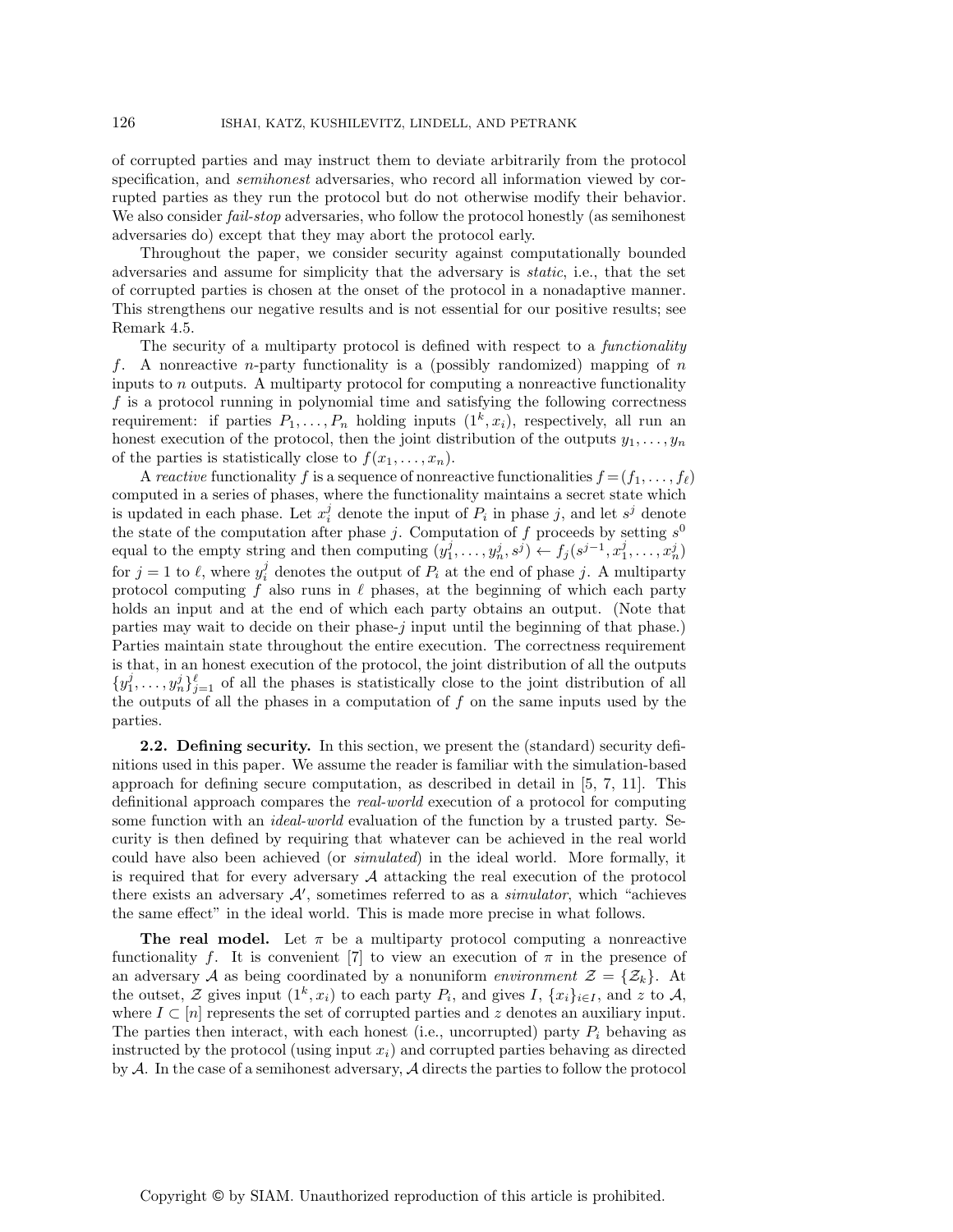on their given inputs. At the conclusion of the protocol,  $A$  gives to  $Z$  an output which is an arbitrary function of  $\mathcal{A}$ 's view throughout the protocol, and  $\mathcal{Z}$  is additionally given the outputs of the honest parties. Finally, Z outputs a bit. We let  $REAL_{\pi,\mathcal{A},\mathcal{Z}}(k)$ be a random variable denoting the value of this bit.

For reactive functionalities, the environment  $\mathcal Z$  operates in a series of phases. At the outset of the execution,  $\mathcal Z$  gives I and  $z$  to  $\mathcal A$ . Then, at the beginning of each phase j, the environment gives input  $x_i^j$  to each party  $P_i$  and gives  $\{x_i^j\}_{i\in I}$  to A. The parties then run the jth phase of protocol  $\pi$ . At the end of each phase, A gives to Z an output which is an arbitrary function of  $\mathcal{A}$ 's view thus far, and  $\mathcal{Z}$  is additionally given the outputs of the honest parties in this phase. If the adversary aborts the protocol in some phase (formally, if the output of some honest party at the end of the phase is  $\perp$ ), execution is halted; otherwise, execution continues until all phases are completed (i.e., the protocol is finished). Once the execution terminates,  $Z$  outputs a bit; we let  $REAL_{\pi,\mathcal{A},\mathcal{Z}}(k)$  be a random variable denoting the value of this bit.

**The ideal model—full security.** In the ideal model, there is a trusted party who computes  $f$  on behalf of the parties. The first variant of the ideal model, discussed now, corresponds to a notion of security where fairness and output delivery are guaranteed.

Once again, we have an environment  $\mathcal Z$  that gives inputs  $x_1,\ldots,x_n$  to the parties and provides I,  $\{x_i\}_{i\in I}$ , and z to A'. Execution then proceeds as follows:

- Each honest party  $P_i$  sends its input  $x_i$  to the trusted party. Corrupted parties may send the trusted party arbitrary inputs as instructed by  $\mathcal{A}'$ . (Any missing or "invalid" value is substituted by a default value.) Denote by  $x_i'$ the value sent by party  $P_i$ . In the case of a semihonest adversary, we require that  $x'_i = x_i$  for all  $i \in I$ .
- The trusted party computes  $f(x'_1,\ldots,x'_n) = (y_1,\ldots,y_n)$  and sends  $y_i$  to party  $P_i$ . (If f is randomized, this computation involves random coins that are generated by the trusted party.)

After the above,  $\mathcal{A}'$  gives to  $\mathcal Z$  an output which is an arbitrary function of the view of  $\mathcal{A}'$ , and  $\mathcal{Z}$  is also given the outputs of the honest parties. Finally,  $\mathcal{Z}$  outputs a bit. We let  $\text{IDEAL}_{f,\mathcal{A}',\mathcal{Z}}(k)$  be the random variable denoting the value of this bit.

For the case of reactive functionalities, execution once again proceeds in a series of phases. At the outset,  $\mathcal Z$  gives I and z to  $\mathcal A'$ . At the beginning of each phase j, the environment provides input  $x_i^j$  to party  $P_i$  and gives  $\{x_i^j\}_{i\in I}$  to  $\mathcal{A}'$ . Inputs/outputs are then sent to/from the trusted party as above. At the end of each phase,  $\mathcal{A}'$  gives to  $Z$  an output which is an arbitrary function of its view thus far, and  $Z$  is additionally given the outputs of the honest parties in this phase. After all phases have been completed,  $\mathcal Z$  outputs a bit. Once again, we let  $\text{IDEAL}_{\pi,\mathcal A',\mathcal Z}(k)$  be a random variable denoting the value of this bit.

**The ideal model—security with abort.** In this second variant of the ideal model, fairness and output delivery are no longer guaranteed. This is the standard relaxation used when a strict majority of honest parties is not assumed. (Other variants are also possible [11, 14].)

As in the first ideal model, we have an environment  $\mathcal Z$  that provides inputs  $x_1, \ldots, x_n$  to the parties and provides I,  $\{x_i\}_{i \in I}$ , and z to the adversary  $\mathcal{A}'$ . Execution then proceeds as follows:

• As before, the parties send their inputs to the trusted party, and we let  $x_i'$ denote the value sent by  $P_i$ . Once again, for a semihonest adversary we require  $x'_i = x_i$  for all  $i \in I$ .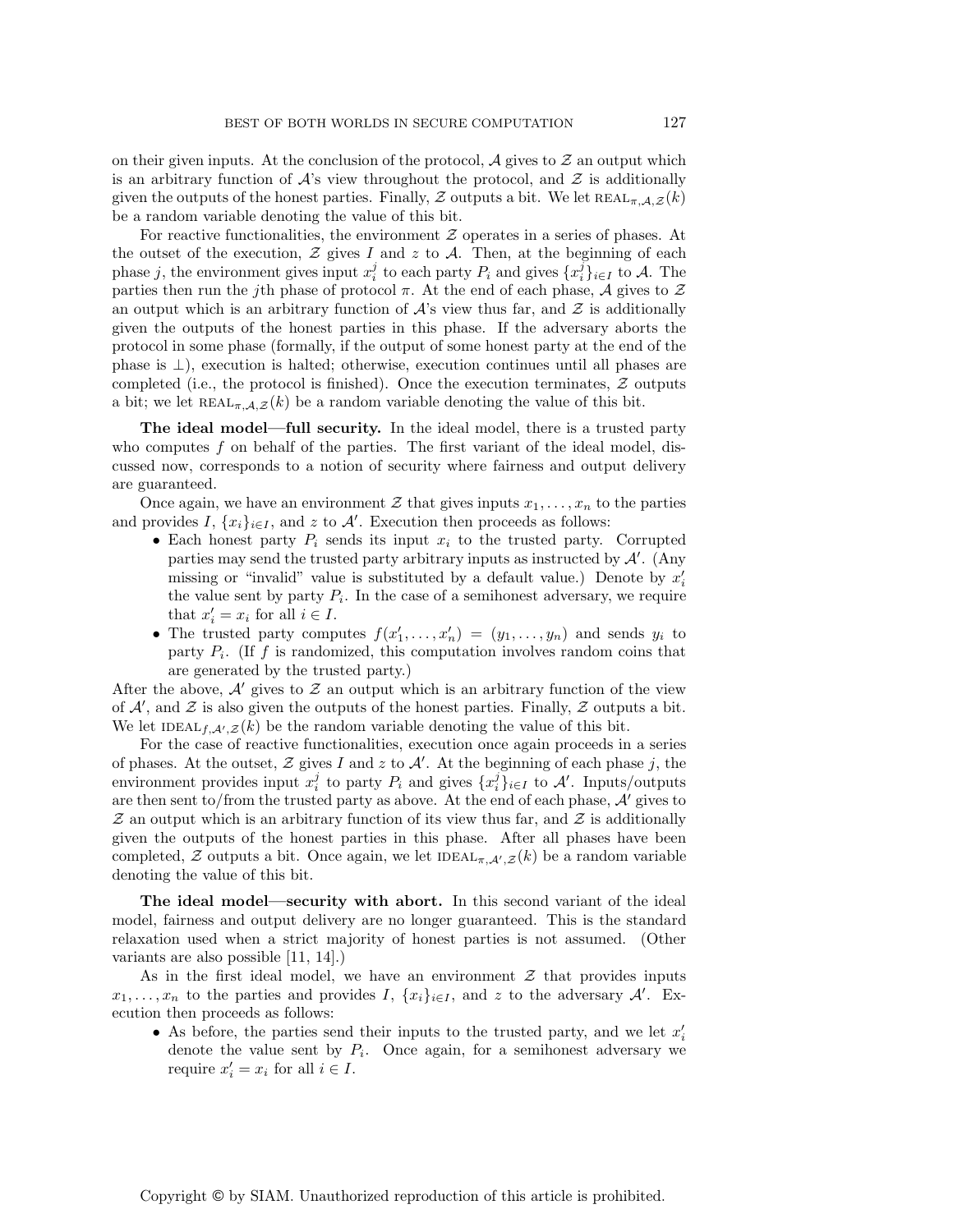- The trusted party computes  $f(x'_1, \ldots, x'_n) = (y_1, \ldots, y_n)$  and sends  $\{y_i\}_{i \in I}$ to the adversary.
- The adversary chooses whether to continue or abort; this is formalized by having the adversary send either a continue or abort message to the trusted party. (A semihonest adversary never aborts.) In the former case, the trusted party sends to each uncorrupted party  $P_i$  its output value  $y_i$ . In the latter case, the trusted party sends the special symbol  $\perp$  to each uncorrupted party.

After the above,  $\mathcal{A}'$  gives to  $\mathcal Z$  an output which is an arbitrary function of the view of  $\mathcal{A}'$ , and  $\mathcal Z$  is also given the outputs of the honest parties. Finally,  $\mathcal Z$  outputs a bit. We let  $\text{IDEAL}_{f\perp,\mathcal{A}',\mathcal{Z}}(k)$  be the random variable denoting the value of this bit; the subscript "⊥" indicates that the adversary now has the ability to abort the trusted party in the ideal model.

The extension to the case of reactive functionalities is the same as before. As in the real-world model, execution is halted immediately after any phase in which an honest party outputs ⊥.

**Defining security.** With the above in place, we can now define our notions of security.

DEFINITION 2.1 (security; security with abort). Let  $\pi$  be a multiparty protocol *for computing a functionality* f*, and fix*  $s \in \{1, \ldots, n\}$ *.* 

1. We say that  $\pi$  securely computes f in the presence of malicious (resp., semihonest) adversaries corrupting s parties *if for any* PPT *adversary (resp.*, *semihonest adversary)* A *there exists a* ppt *adversary (resp., semihonest adversary*) A' such that for every polynomial-size circuit family  $\mathcal{Z} = {\mathcal{Z}_k}$ *corrupting at most* s *parties the following is negligible:*

$$
\left|\Pr[\text{real}_{\pi,\mathcal{A},\mathcal{Z}}(k)=1]-\Pr[\text{ideal}_{f,\mathcal{A}',\mathcal{Z}}(k)=1]\right|.
$$

2. We say that  $\pi$  securely computes f with abort in the presence of malicious adversaries corrupting s parties *if for any* ppt *adversary* A *there exists a* ppt *adversary*  $\mathcal{A}'$  *such that for every polynomial-size circuit family*  $\mathcal{Z} = {\mathcal{Z}_k}$ *corrupting at most* s *parties the following is negligible:*

$$
\left|\Pr[\text{real}_{\pi,\mathcal{A},\mathcal{Z}}(k)=1]-\Pr[\text{ideal}_{f_\bot,\mathcal{A}',\mathcal{Z}}(k)=1]\right|.
$$

We also consider the weaker notion of *privacy* which, roughly speaking, ensures only that the adversary cannot learn anything about honest parties' inputs other than what is implied by its own inputs and outputs. Accordingly, the definition of privacy only requires that the adversary's view in the real model can be simulated in the ideal model.

Formally, define  $REAL'_{\pi,A,\mathcal{Z}}(k)$  analogously to  $REAL_{\pi,A,\mathcal{Z}}(k)$  except that  $\mathcal Z$  is *not* given the outputs of the honest parties (that is,  $\mathcal Z$  is only given the output of  $\mathcal A$ , which is an arbitrary function of  $\mathcal{A}$ 's view). We define IDEAL', $\mathcal{A}', \mathcal{Z}(k)$  similarly.

DEFINITION 2.2 (privacy). Let  $\pi$  be a multiparty protocol for computing a func*tionality* f, and fix  $s \in \{1, ..., n\}$ . We say that  $\pi$  privately computes f in the presence of malicious (resp., semihonest) adversaries corrupting s parties *if for any* ppt *adversary (resp., semihonest adversary)* A *there exists a* PPT *adversary (resp., semihonest adversary*) A' such that for every polynomial-size circuit family  $\mathcal{Z} = \{Z_k\}$  corrupting *at most* s *parties the following is negligible:*

$$
\left|\Pr[\text{realL}'_{\pi,\mathcal{A},\mathcal{Z}}(k)=1]-\Pr[\text{IDEAL}'_{f,\mathcal{A}',\mathcal{Z}}(k)=1]\right|.
$$

Note that privacy is weaker than security with abort.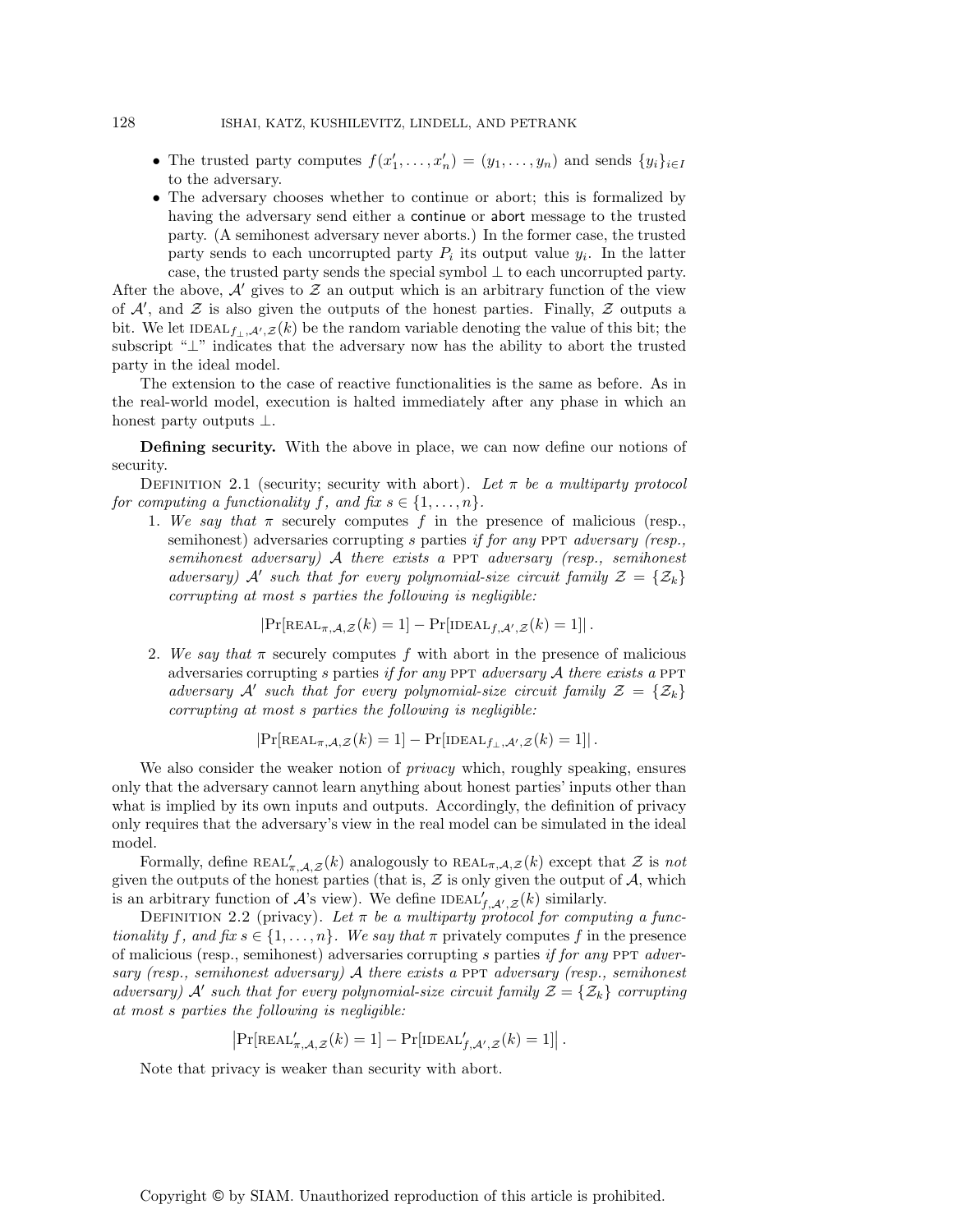

Fig. 1. The reactive functionality for the proof of Theorem 3.1.

## **3. Impossibility results.**

**3.1. Reactive functionalities.** In this section we present a strong impossibility result for the case of reactive functionalities. The threshold in the theorem that follows is tight; see section 4.1. The restriction of the theorem to reactive functionalities is also essential, as we show in section 4.2 a positive result for the case of nonreactive functionalities.

THEOREM 3.1. Let  $n, t, s$  be such that  $t+s=n$  and  $t\geq 1$ . There exists a reactive n*-party functionality* f *for which there is no protocol that simultaneously*

- *securely computes* f *in the presence of malicious adversaries corrupting* t *parties, and*
- *privately computes* f *in the presence of semihonest adversaries corrupting* s *parties.*

*This holds even if the adversary in the first case is restricted to be a nonrushing, fail-stop adversary.*

*Proof.* If  $t \geq n/2$ , then the theorem follows from the fact that there exist nonreactive functionalities that cannot be computed securely without an honest majority [9]. Thus, we assume  $t < n/2$  (implying  $n \geq 3$  and  $s > 0$ ) in what follows.

We prove Theorem 3.1 using a two-phase functionality  $f$  that corresponds (roughly) to commitment; see Figure 1. Take any protocol  $\pi$  computing f, and let  $S_1 =$  $\{P_1,\ldots,P_t\}$  and  $S_2 = \{P_{t+1},\ldots,P_n\}$ ; note that  $|S_2| = s$ . The intuition for the theorem is as follows:

- 1. Say  $\pi$  privately computes f in the presence of semihonest adversaries corrupting s parties. Then the parties in  $S_2$  should (jointly) know nothing about b after phase 1.
- 2. Say  $\pi$  securely computes f in the presence of malicious adversaries corrupting t parties. Then the parties in  $S_1$  should not be able to prevent  $P_n$  from learning b in the second phase. In particular, this should hold even if all parties in  $S_1$  abort before the second phase.

Intuitively this gives a contradiction since, following the first phase of the protocol, the parties in  $S_2$  can jointly simulate an execution of the second phase of the protocol when all parties in  $S_1$  abort. The formal proof of the theorem is slightly more involved since item 2, above, is not quite true in the presence of a malicious  $P_1$  who might change his input before running the protocol.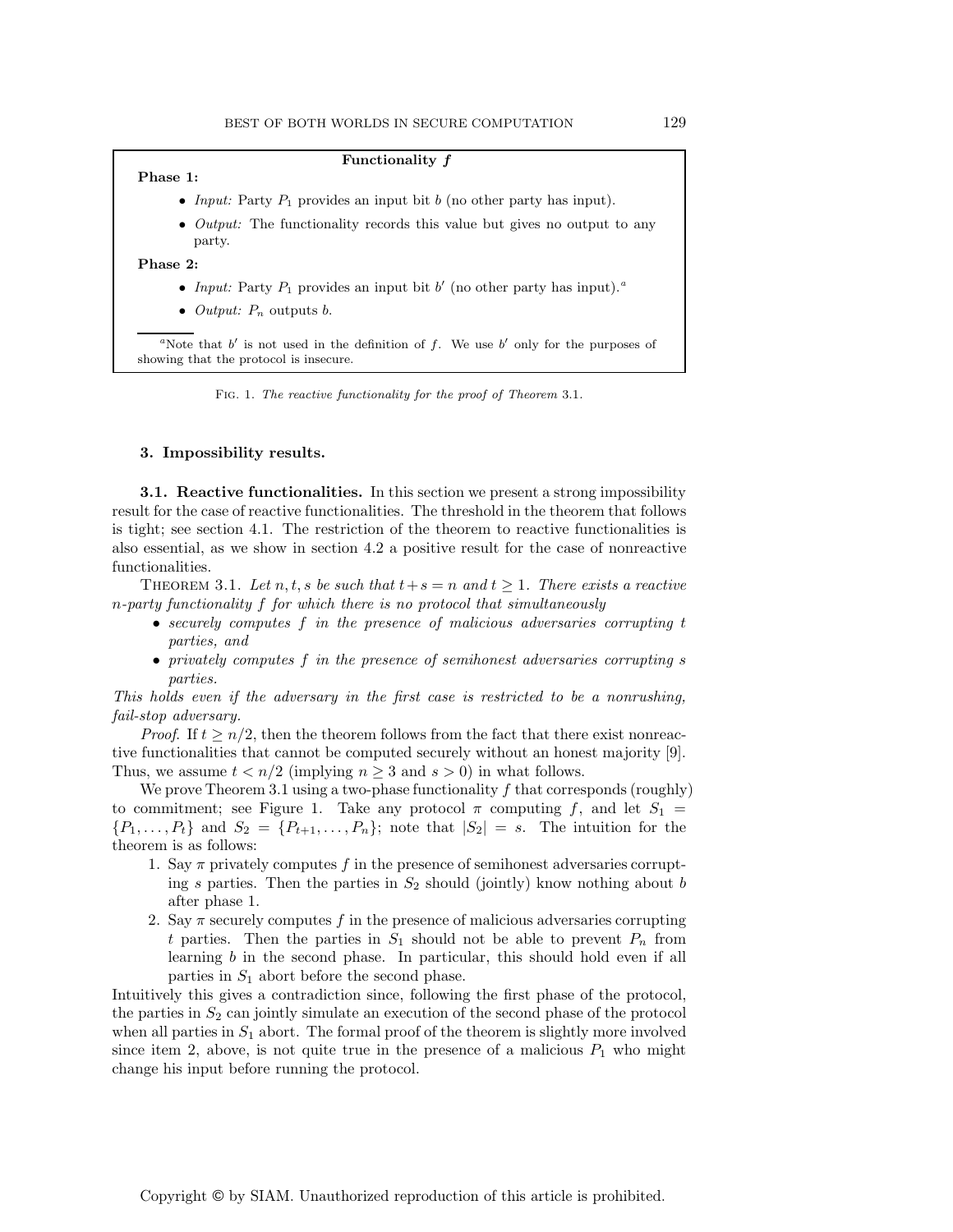We now prove this formally. Let  $\pi$  be a protocol computing f that is secure in the presence of t nonrushing, fail-stop adversaries; we will show that  $\pi$  cannot also be private in the presence of s semihonest adversaries. Since  $\pi$  is secure in the presence of t fail-stop adversaries, we may assume without loss of generality that the output of  $P_n$ in  $\pi$  is always a bit (and never  $\perp$ ) as long as parties in  $S_1$  behave honestly, except that they may abort the protocol early. We also assume for simplicity that, in an honest execution of  $\pi$ , the output of  $P_n$  is exactly  $P_1$ 's input value b with probability 1.

We consider two real-world executions of  $\pi$ . In both cases, Z chooses b and b' uniformly and independently.<sup>3</sup>

**First execution.** Here we consider a nonrushing, fail-stop adversary  $A_1$  who corrupts the parties in  $S_1$  and instructs them to behave as follows. Run the first phase of  $\pi$  honestly. In the second phase, if  $b' = b$ , then run the second phase honestly; otherwise, abort immediately. We let  $Pr_1[\cdot]$  denote the probability of events in this execution.

**Second execution.** Here we consider a semihonest adversary  $A_2$  who corrupts the parties in  $S_2$ . At the conclusion of phase 1 of  $\pi$ , this adversary simulates an execution of the second phase of  $\pi$ , assuming all parties in  $S_1$  abort, and outputs the resulting output of  $P_n$ . We let  $\Pr_2[\cdot]$  denote the probability of events in this execution.

CLAIM 3.2.  $Pr_1[P_n \text{ outputs } b'] = \frac{1}{2} + \frac{1}{2} \cdot (1 - Pr_2[A_2 \text{ outputs } b]).$ 

*Proof*. In the first execution, we can consider a mental experiment in which the parties in  $S_2$  simulate the second phase of  $\pi$  assuming all parties in  $S_1$  abort. By definition of  $A_2$ , the probability that the output of  $P_n$  in this mental experiment is not equal to b is exactly  $1 - \Pr_2[\mathcal{A}_2]$  outputs b. Furthermore, this probability is independent of the value  $b'$  used in the second phase.

In the first execution, the parties in  $S_1$  abort with probability exactly  $1/2$ ; moreover, when they do not abort, the output of  $P_n$  is  $b = b'$ . When the parties in  $S_1$  do abort, then  $b' \neq b$ , and so  $P_n$  outputs b' iff the output of  $P_n$  is not equal to b. Thus,

$$
\Pr_1[P_n \text{ outputs } b'] = \frac{1}{2} + \frac{1}{2} \cdot \Pr_1[P_n \text{ outputs } \bar{b} \mid \text{parts in } S_1 \text{ abort}]
$$

$$
= \frac{1}{2} + \frac{1}{2} \cdot (1 - \Pr_2[A_2 \text{ outputs } b]),
$$

as desired. П

CLAIM 3.3.  $\left|\Pr_1[P_n \text{ outputs } b'] - \frac{1}{2}\right|$  is negligible.

*Proof.* Here we rely on the assumption that  $\pi$  securely computes f in the presence of a nonrushing, fail-stop adversary corrupting t parties. Consider an ideal-world execution of f in the presence of an adversary corrupting the parties in  $S_1$ . In the ideal world, the final output of  $P_n$  is equal to whatever value  $P_1$  sends to the trusted party in the first phase. Since the adversary has no information about  $b'$  in the first phase, the probability that  $P_1$  sends  $b'$  to the trusted party in the first phase (and hence the probability that  $P_n$  outputs b' in the second phase) is exactly 1/2. The claim follows.  $\Box$ 

Claim 3.4. *If* π *privately computes* f *in the presence of a semihonest adversary corrupting s* parties, then  $\left|\Pr_2[\mathcal{A}_2 \text{ outputs } b] - \frac{1}{2}\right|$  is negligible.

*Proof.* This follows from the fact that, in an ideal-world execution of f, an adversary corrupting the parties in  $S_2$  cannot guess the value of b after phase 1 with probability different from 1/2. 0

 $3$ Allowing  $Z$  to be randomized does not affect our definitions of security.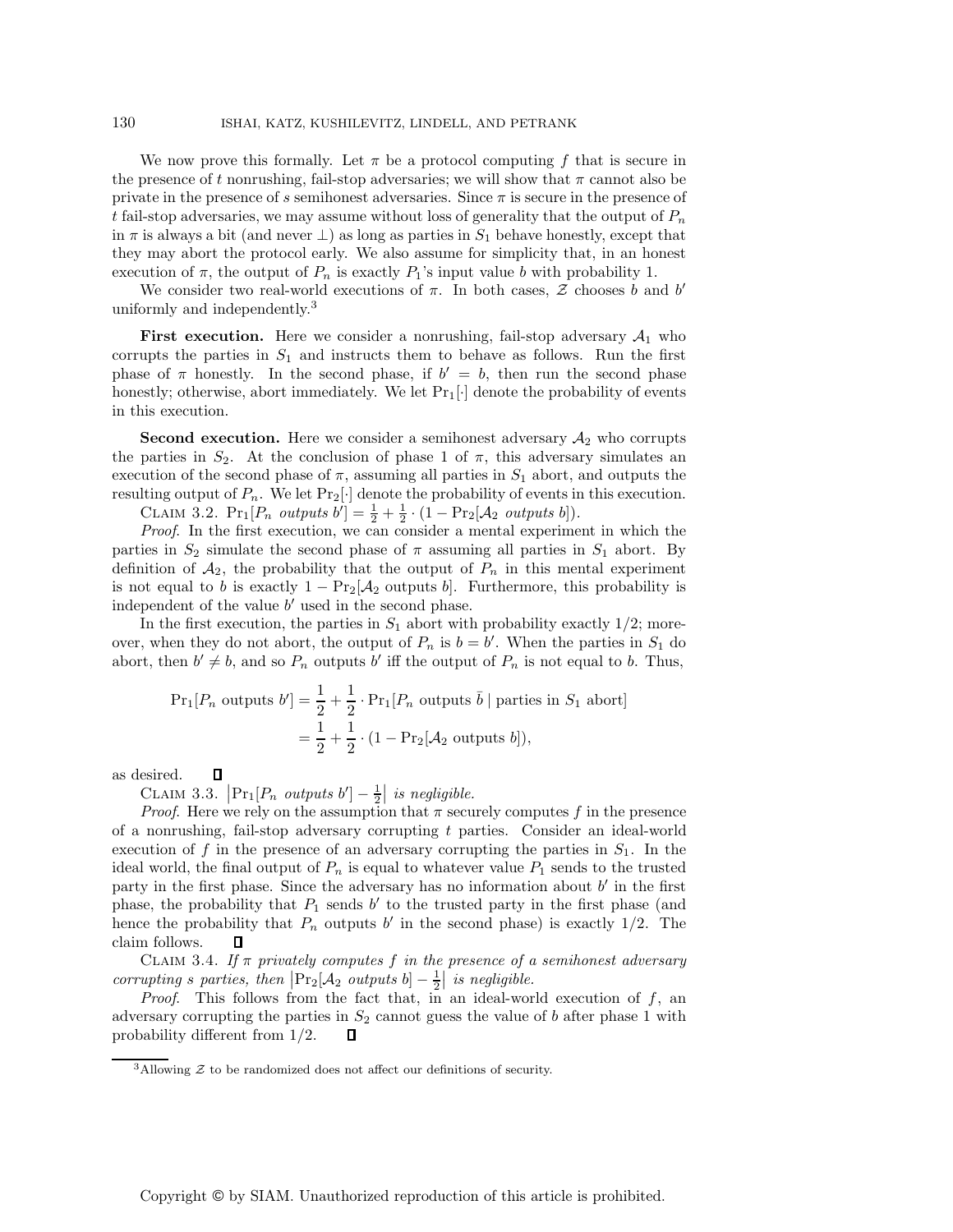The preceding three claims imply that  $\pi$  cannot privately compute f in the presence of a semihonest adversary corrupting s parties. This concludes the proof of Theorem 3.1.  $\Box$ 

**3.2. Nonreactive functionalities.** We now show an impossibility result for the case of standard (i.e., nonreactive) functionalities. This result is incomparable to the result proved in the previous section, since here we rule out privacy only against *malicious* adversaries and explicitly make use of the fact that the adversary can be *rushing*.<sup>4</sup> The thresholds in the theorem are tight; see section 4.2.

THEOREM 3.5. Let n, t, s be such that  $t + s = n$  and  $t > 1$ . There exists a *nonreactive functionality* f *for which there is no protocol that simultaneously* 

- *securely computes*  $f$  *in the presence of malicious adversaries corrupting*  $t$ *parties, and*
- *privately computes*  $\tilde{f}$  *in the presence of malicious adversaries corrupting* s *parties.*

*This holds even if we consider only fail-stop adversaries in each case and even if we allow protocols with expected polynomial round complexity.*

When  $t \geq n/2$  the theorem follows from the existence of functionalities that cannot be computed securely without an honest majority [9]. Thus, we assume  $t <$  $n/2$  (and hence  $n > 3$  and  $s > 0$ ) in what follows. We prove the theorem in two stages. In section 3.2.1 we present a functionality f for which there is no protocol that simultaneously

- securely computed f in the presence of malicious adversaries corrupting  $t$ parties, and
- $\bullet$  securely computes  $f$  with abort in the presence of malicious adversaries corrupting s parties.

Extending this, we then show in section 3.2.2 a (slightly different) functionality  $\tilde{f}$  that suffices to prove the theorem.

**3.2.1. Ruling out security with abort.** Fix n, s, and  $1 \le t \le n/2$  with  $t + s = n$ . Define f as follows: parties  $P_1$  and  $P_n$  have as input  $b_1, b_n \in \{0, 1\}$ , respectively, and each receives as output  $b_1 \oplus b_n$  (no other parties receive output). Let  $\pi$  be a protocol that securely computes f in the presence of a fail-stop adversary corrupting t parties. We assume  $\pi$  operates in *segments*, each exactly n rounds long, where only party  $P_i$  sends a message in the *i*th round of a segment (i.e., in any given segment first  $P_1$  speaks, then  $P_2$ , etc., until  $P_n$  speaks and then the next segment begins). If  $\pi$  is secure against a rushing adversary, then it can always be transformed into a protocol of this form without affecting its security.

Let  $r = r(k)$  be a polynomial with the following property:

If  $P_1$  (resp.,  $P_n$ ) is honest and at most t parties are corrupted, then with probability at least  $15/16$ , party  $P_1$  (resp.,  $P_n$ ) has generated its output by the end of segment r. Moreover, if  $P_1$  and  $P_n$  are both honest and at most t parties are corrupted, then with probability at least 15/16, parties  $P_1$  and  $P_n$  have both generated their outputs by the end of segment  $r$ .

(Note that if  $P_1$  and  $P_n$  are both honest and at most t parties are corrupted, then security of  $\pi$  implies that—for large enough k—with probability at least 7/8, parties  $P_1$  and  $P_n$  both generate *identical* outputs by the end of segment r.) For protocols

<sup>&</sup>lt;sup>4</sup>For nonrushing adversaries, similar negative results for protocols with  $O(\log k)$  rounds appear in [18, 19].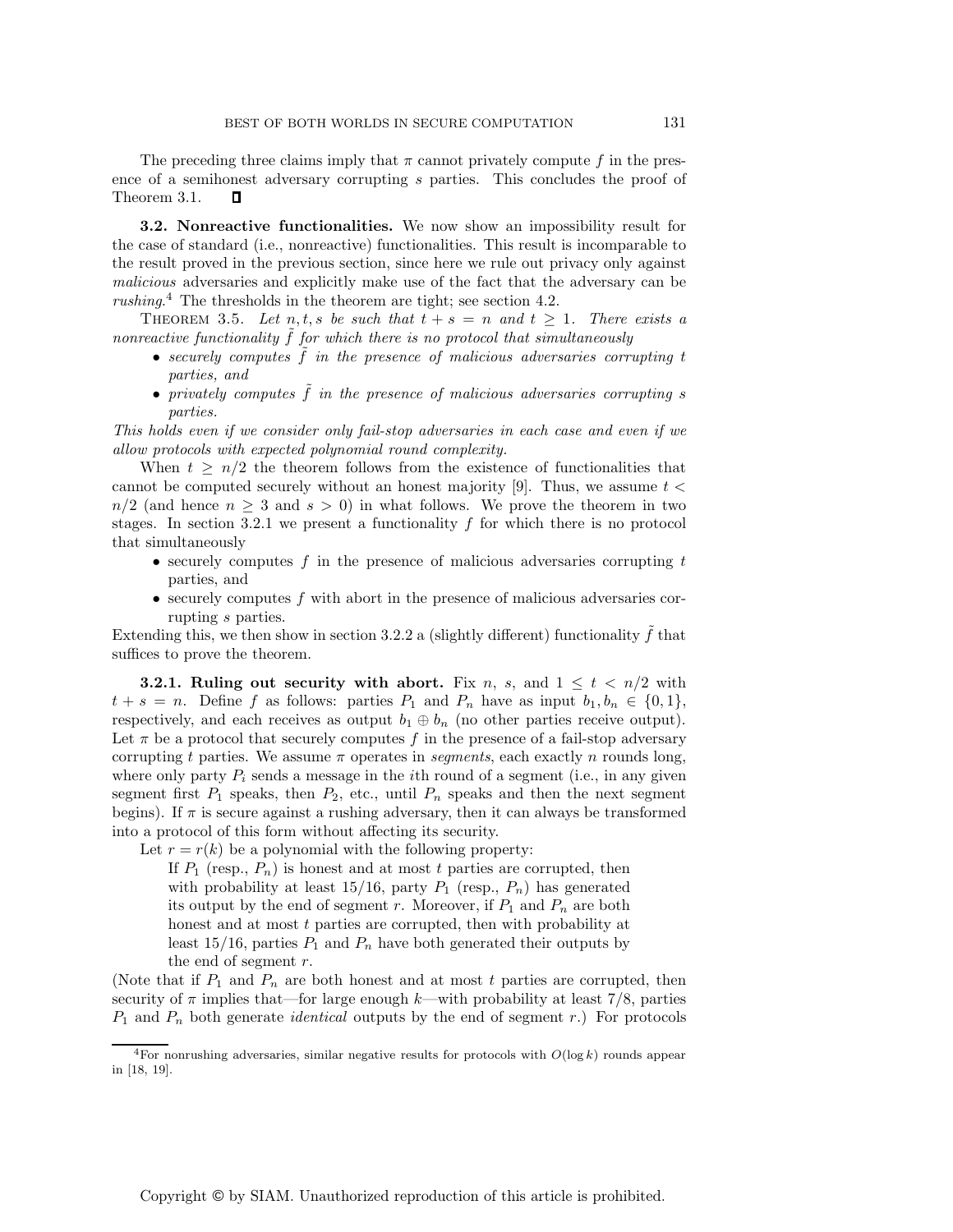with bounded (polynomial) round complexity,  $r$  can just be taken as the upper bound on the number of rounds; for protocols with expected polynomial round complexity  $r'(k)$ , we may take  $r(k) = 16r'(k)$ . We assume for simplicity that honest parties always run  $\pi$  for *at least* r segments (e.g., by sending dummy messages until segment r if the protocol otherwise would have terminated before then).

Define  $A \stackrel{\text{def}}{=} \{P_1, \ldots, P_t\}, B \stackrel{\text{def}}{=} \{P_{t+1}, \ldots, P_{n-t}\}, \text{ and } C \stackrel{\text{def}}{=} \{P_{n-t+1}, \ldots, P_n\}.$ Consider the real-world execution in which  $\mathcal Z$  chooses inputs for  $P_1$  and  $P_n$  uniformly and independently (see footnote 3) and then all parties run the protocol honestly, except that parties in  $A$  or  $C$  may (possibly) abort at some round. (Parties in  $B$ run the protocol honestly and never abort.) Let  $v_1^i$ , with  $0 \le i \le r$ , denote the final output of  $P_1$  when parties in C all abort in segment  $i + 1$  or, in other words, when segment i is the last segment in which parties in C send any messages. (For  $i = 0$ this means that parties in C abort the protocol immediately without sending any messages.) Define  $v_n^i$  similarly to be the output of  $P_n$  when all parties in A abort in segment  $i+1$  (i.e., send messages for the final time in segment i). Note that  $v_1^i$  can be computed from the joint view of the parties in  $A \cup B$  as soon as all parties in C have sent their segment-*i* messages, and similarly  $v_n^i$  can be computed from the joint view of the parties in  $B\cup C$  once all parties in A have sent their segment-i messages.

Security of  $\pi$  implies that, for all i, we have  $v_1^i, v_n^i \in \{0,1\}$  (and, in particular,  $v_1^i \neq \perp$ ) with all but negligible probability. This is true since  $\pi$  provides full security against  $t$  fail-stop adversaries, and at most  $t$  parties abort in the experiment defining  $v_1^i, v_n^i$ . In what follows, we will assume for simplicity that  $v_1^i, v_n^i \in \{0,1\}$  with probability 1.

Consider the following summation, where all probabilities are with respect to the real-world execution described earlier:

(1) 
$$
\left(\Pr[v_1^0 = 1 \land v_n^0 = 1] + \Pr[v_1^0 = 0 \land v_n^r = 1] - \frac{1}{2}\right)
$$

(2) 
$$
+ \left( \Pr \left[ v_1^0 = 0 \wedge v_n^0 = 0 \right] + \Pr \left[ v_1^0 = 1 \wedge v_n^r = 0 \right] - \frac{1}{2} \right)
$$

(3) 
$$
+ \sum_{i=0}^{r-1} \left[ \left( \Pr \left[ v_1^i = 0 \wedge v_n^{i+1} = 0 \right] + \Pr \left[ v_1^i = 1 \wedge v_n^i = 0 \right] - \frac{1}{2} \right) \right]
$$

(4) 
$$
+ \left( \Pr \left[ v_1^i = 1 \wedge v_n^{i+1} = 1 \right] + \Pr \left[ v_1^i = 0 \wedge v_n^i = 1 \right] - \frac{1}{2} \right)
$$

(5) 
$$
+ \left( \Pr \left[ v_1^{i+1} = 0 \wedge v_n^{i+1} = 0 \right] + \Pr \left[ v_1^i = 0 \wedge v_n^{i+1} = 1 \right] - \frac{1}{2} \right)
$$

(6) 
$$
+ \left( \Pr \left[ v_1^{i+1} = 1 \wedge v_n^{i+1} = 1 \right] + \Pr \left[ v_1^{i} = 1 \wedge v_n^{i+1} = 0 \right] - \frac{1}{2} \right) \right],
$$

which evaluates to

$$
\Pr[v_1^0 = 1 \land v_n^0 = 1] + \Pr[v_1^0 = 0 \land v_n^r = 1] \n+ \Pr[v_1^0 = 0 \land v_n^0 = 0] + \Pr[v_1^0 = 1 \land v_n^r = 0] - 1 \n+ \sum_{i=0}^{r-1} \left[ \Pr[v_1^i = 1 \land v_n^i = 0] + \Pr[v_1^i = 0 \land v_n^i = 1] \right. \n+ \Pr[v_1^{i+1} = 0 \land v_n^{i+1} = 0] + \Pr[v_1^{i+1} = 1 \land v_n^{i+1} = 1] - 1 \right]
$$

## Copyright © by SIAM. Unauthorized reproduction of this article is prohibited.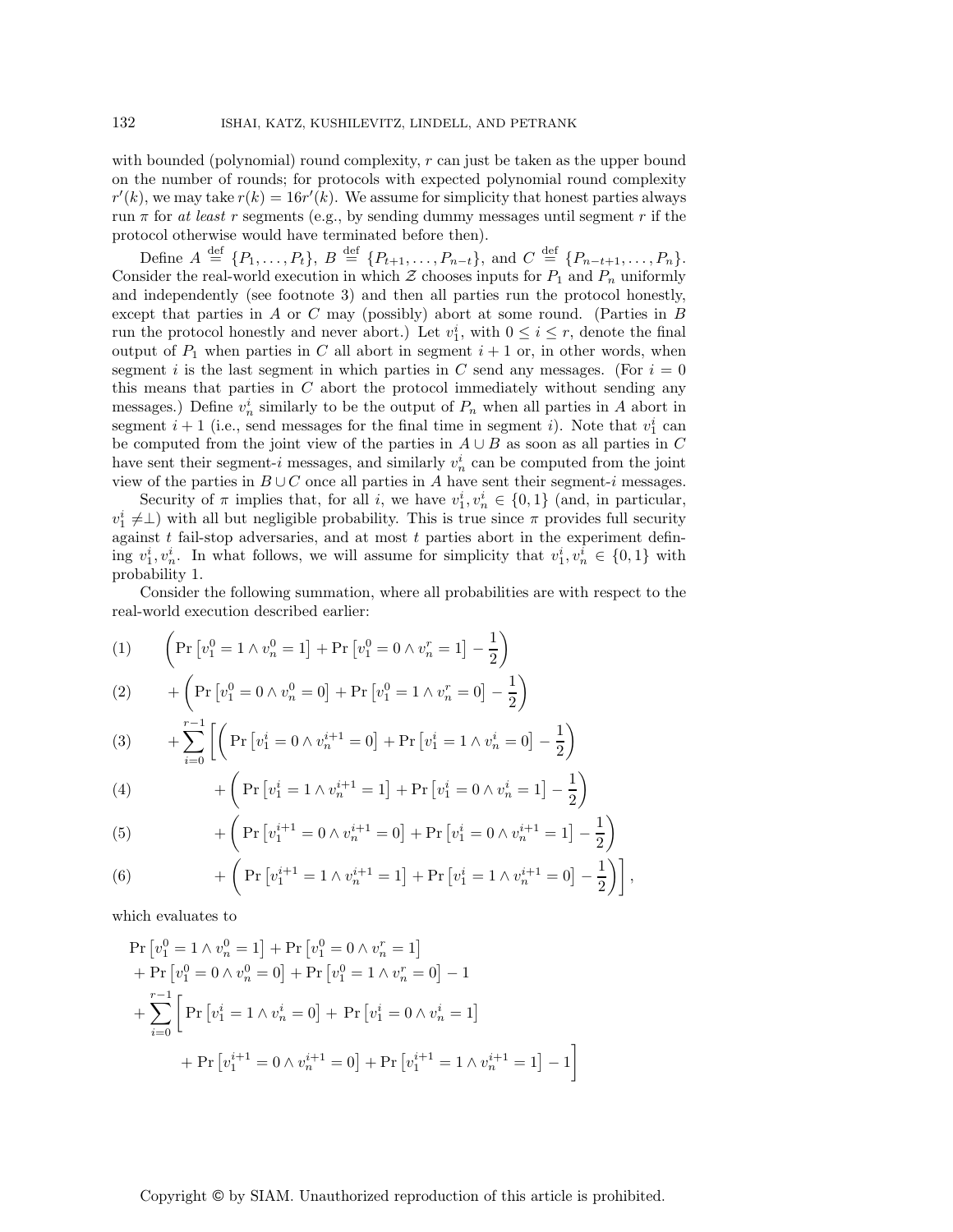$$
= \Pr [v_1^0 = 1 \land v_n^0 = 1] + \Pr [v_1^0 = 0 \land v_n^r = 1] + \Pr [v_1^0 = 0 \land v_n^0 = 0]
$$
  
+ 
$$
\Pr [v_1^0 = 1 \land v_n^r = 0] + \Pr [v_1^0 = 1 \land v_n^0 = 0] + \Pr [v_1^0 = 0 \land v_n^0 = 1]
$$
  
+ 
$$
\Pr [v_1^r = 0 \land v_n^r = 0] + \Pr [v_1^r = 1 \land v_n^r = 1] - 2
$$
  
= 
$$
\Pr [v_1^0 = 0 \land v_n^r = 1] + \Pr [v_1^0 = 1 \land v_n^r = 0] + \Pr [v_1^r = v_n^r] - 1
$$
  

$$
\geq \Pr [v_1^0 = 0 \land b_1 \neq b_n] - \Pr [v_n^r \neq 1 \land b_1 \neq b_n]
$$
  
+ 
$$
\Pr [v_1^0 = 1 \land b_1 = b_n] - \Pr [v_n^r \neq 0 \land b_1 = b_n] + \Pr [v_1^r = v_n^r] - 1
$$
  

$$
\geq \Pr [b_1 \neq b_n | v_1^0 = 0] \cdot \Pr [v_1^0 = 0] + \Pr [b_1 = b_n | v_1^0 = 1] \cdot \Pr [v_1^0 = 1] + \frac{3}{4} - 1,
$$

using for the final inequality the fact that the outputs of  $P_1$  and  $P_n$  agree with probability at least  $7/8$  by the end of segment r. Since  $v_1^0$  is independent of  $b_n$ , we have Pr  $\begin{bmatrix} b_1 \neq b_n \end{bmatrix}$   $v_1^0 = 0$  = Pr  $\begin{bmatrix} b_1 = b_n \end{bmatrix}$   $v_1^0 = 1$  =  $\frac{1}{2}$ . It follows that the above sum is at least  $\frac{1}{4}$ , and so at least one of the summands  $(1)-(6)$  is at least  $p(k) \stackrel{\text{def}}{=} \frac{1}{4 \cdot (4r(k)+2)}$ , which is noticeable. We show that this implies  $\pi$  does not securely compute  $\hat{f}$  with abort in the presence of a fail-stop adversary corrupting s parties. In all the cases described below,  $\mathcal Z$  continues to choose  $b_1, b_n$  uniformly and independently, but the set of corrupted parties I and/or the auxiliary input  $z$  given to the adversary may change.

**Case 1(a).** Say Pr  $[v_1^0 = 1 \wedge v_n^0 = 1] + Pr[v_1^0 = 0 \wedge v_n^r = 1] - \frac{1}{2} \ge p(k)$ , and consider the adversary who corrupts parties in  $A \cup B$  and does the following: it first computes  $v_1^0$  (using the input  $b_1$  given to it by  $\mathcal Z$  and random tapes for all parties in  $A \cup B$ ). If  $v_1^0 = 1$ , the adversary aborts all parties in A immediately and has parties in B run  $\pi$  honestly with (the honest parties) C. If  $v_1^0 = 0$ , the adversary runs parties in  $A\cup B$  honestly through segment r and then aborts execution of players in A (continuing to run parties in B honestly until the end of the protocol).

Note that  $|A \cup B| = s$ . Furthermore, the probability that  $P_n$  outputs 1 in a real execution of the protocol with this adversary is exactly

$$
\Pr[v_1^0 = 1 \land v_n^0 = 1] + \Pr[v_1^0 = 0 \land v_n^r = 1] \ge \frac{1}{2} + p(k).
$$

However, in an ideal execution with any adversary corrupting parties in  $A \cup B$ , the honest party  $P_n$  will not output 1 with probability greater than  $\frac{1}{2}$  (given that  $P_n$ 's input is chosen uniformly at random). It follows in this case that  $\pi$  does not securely compute f with abort in the presence of a fail-stop adversary corrupting s parties.

**Case 1(b).** Say Pr  $[v_1^0 = 0 \wedge v_n^0 = 0] + Pr[v_1^0 = 1 \wedge v_n^r = 0] - \frac{1}{2} \ge p(k)$ . An argument analogous to the above gives a real-world adversary who corrupts parties in  $A \cup B$  and forces  $P_n$  to output 0 with probability noticeably greater than 1/2. This again implies that  $\pi$  does not securely compute f with abort in the presence of a fail-stop adversary corrupting s parties.

**Case 2(a).** Say there exists an index  $i \in \{0, \ldots, r(k) - 1\}$  for which

$$
\Pr\left[v_1^i = 0 \land v_n^{i+1} = 0\right] + \Pr\left[v_1^i = 1 \land v_n^i = 0\right] - \frac{1}{2} \ge p(k).
$$

Consider the adversary given auxiliary input  $z = i$  who corrupts the parties in  $A \cup B$ and acts as follows: it runs the protocol honestly up to the end of segment  $i$  (if  $i = 0$ , this is just the beginning of the protocol). At this point, as noted earlier, the parties in  $A \cup B$  jointly have enough information to compute  $v_1^i$ . If  $v_1^i = 1$ , then the adversary immediately aborts all parties in A. If  $v_1^i = 0$ , then the parties in A send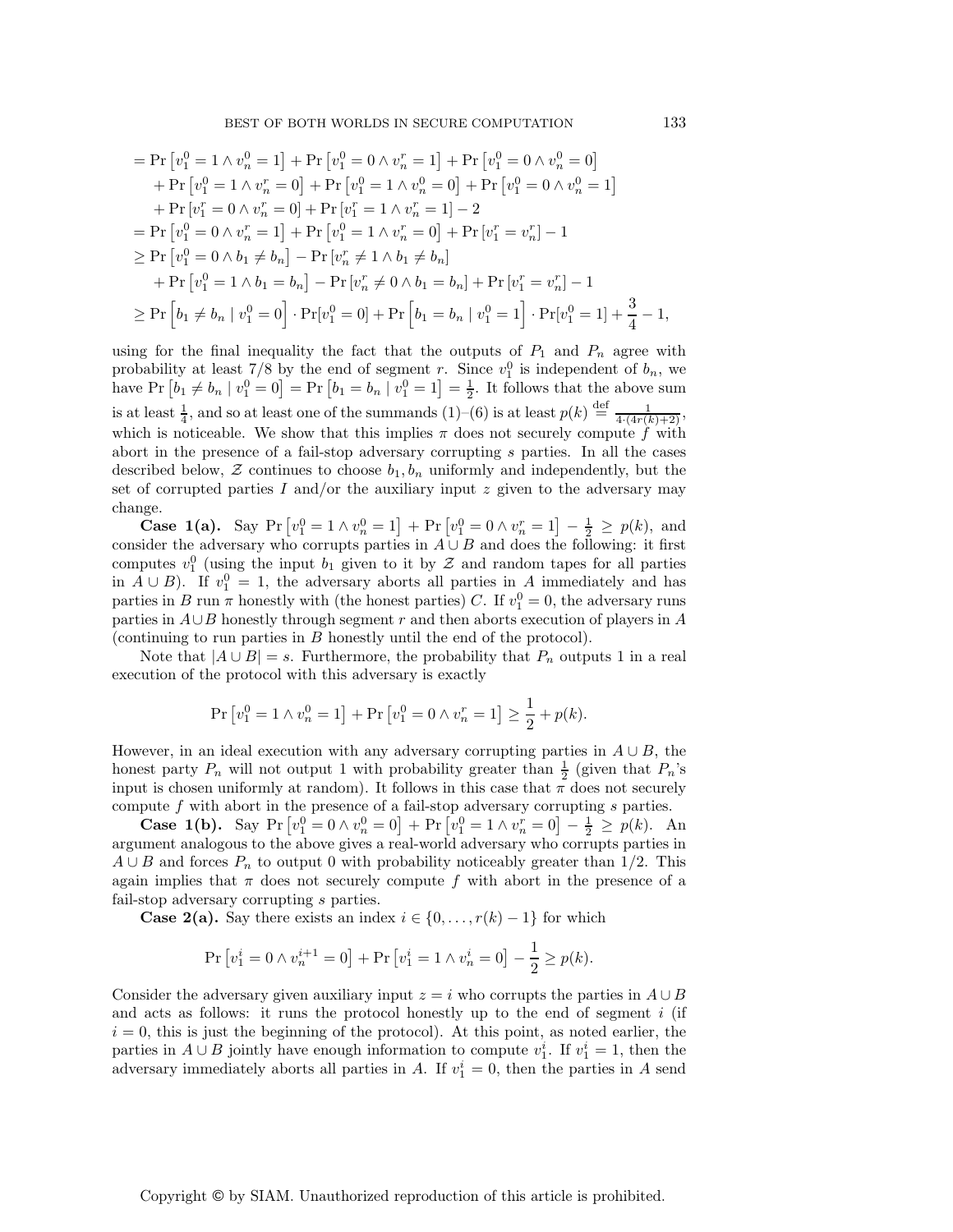their (honestly computed) messages for segment  $i+1$  but send no more messages after that (i.e., they abort in segment  $i + 2$ ). In either case, parties in B continue to run the remainder of the protocol honestly.

The probability that  $P_n$  outputs 0 in a real execution of the protocol is exactly

$$
\Pr[v_1^i = 0 \land v_n^{i+1} = 0] + \Pr[v_1^i = 1 \land v_n^i = 0] \ge \frac{1}{2} + p(k).
$$

However, as before, in an ideal execution with any adversary corrupting parties in  $A \cup B$ , the honest party  $P_n$  will not output 0 with probability greater than  $\frac{1}{2}$ . Thus, in this case  $\pi$  does not securely compute f with abort in the presence of a fail-stop adversary corrupting s parties.

**Case 2(b).** If there exists an i such that  $Pr[v_1^i = 1 \wedge v_n^{i+1} = 1] + Pr[v_1^i = 0 \wedge v_n^i = 1] \frac{1}{2} \geq p(k)$ , an argument as above gives an adversary corrupting parties in  $A \cup B$  who forces  $P_n$  to output 1 more often than can be achieved by any adversary in the ideal world.

**Case 3(a).** Say there exists an index  $i \in \{1, \ldots, r(k)\}\$  such that

$$
\Pr\left[v_1^i = 0 \land v_n^i = 0\right] + \Pr\left[v_1^{i-1} = 0 \land v_n^i = 1\right] - \frac{1}{2} \ge p(k).
$$

(Note that all indices have been shifted by 1 for convenience.) Consider the adversary given auxiliary input  $z = i$  who corrupts parties in  $B \cup C$  and acts as follows: it runs the protocol honestly up to the point when it is  $P_{n-t+1}$ 's turn to send a message in segment *i*. (Recall that  $P_{n-t+1}$  is the party with lowest index who is in C.) At this point, the parties in  $B \cup C$  can jointly compute  $v_n^i$ . If  $v_n^i = 1$ , then all parties in C abort in this segment and do not send any more messages (so the last messages sent by any parties in C were sent in segment  $i - 1$ ). If  $v_n^i = 0$ , then all parties in C send their (honestly generated) messages in segment i but abort in segment  $i+1$ . In either case, parties in B continue to run the entire rest of the protocol honestly.

The probability that  $P_1$  outputs 0 in a real execution of the protocol is exactly

$$
\Pr\left[v_1^i = 0 \land v_n^i = 0\right] + \Pr\left[v_1^{i-1} = 0 \land v_n^i = 1\right] \ge \frac{1}{2} + p(k).
$$

However, in an ideal execution with any adversary corrupting parties in  $B \cup C$ , the honest party  $P_1$  will not output 0 with probability greater than  $\frac{1}{2}$  (given that its input is chosen uniformly at random). We conclude that in this case  $\pi$  does not securely compute f with abort in the presence of a fail-stop adversary corrupting s parties.

**Case 3(b).** If there exists an *i* such that  $Pr[v_1^i = 1 \wedge v_n^i = 1] + Pr[v_1^{i-1} = 1 \wedge v_n^i = 0] \frac{1}{2} \geq p(k)$ , an argument as above gives an adversary corrupting parties in  $B \cup C$  who forces  $P_1$  to output 1 more often than can be achieved by any adversary in the ideal world.

**3.2.2. Ruling out privacy.** The argument in the previous section shows that we cannot hope to achieve the "best of both worlds." However, we might hope that for every functionality there is a protocol  $\pi$  that is secure with an honest majority and is at least *private* when there is no honest majority. Building on the result of the previous section, we rule out this possibility as well.

Given  $n, t, s$  as before, we define a function f that takes inputs from  $P_1$  and  $P_n$ , and returns output to  $P_1, P_n$ , and also  $P_{t+1}$ . On input  $(b_1, \alpha_0, \alpha_1)$  from  $P_1$  and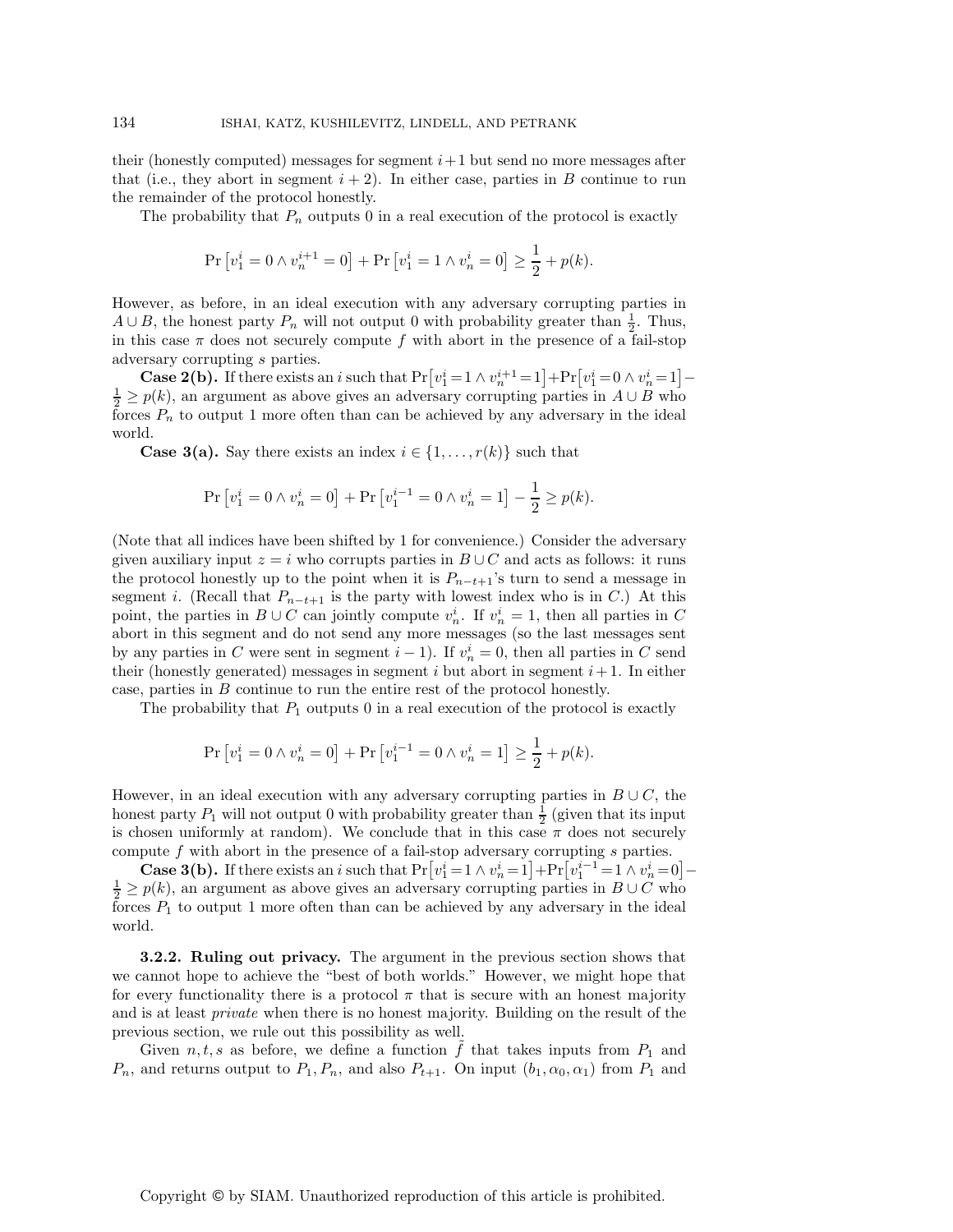$(b_n, \beta_0, \beta_1)$  from  $P_n$ , where  $b_1, b_n, \alpha_0, \alpha_1, \beta_0, \beta_1 \in \{0, 1\}$ , functionality  $\tilde{f}$  computes  $v = b_1 \oplus b_n$ , gives v to  $P_1$  and  $P_n$ , and gives  $(v, \alpha_v, \beta_v)$  to  $P_{t+1}$ . That is,

$$
\tilde{f}((b_1, \alpha_0, \alpha_1), \lambda, \ldots, \lambda, (b_n, \beta_0, \beta_1))
$$
\n
$$
\stackrel{\text{def}}{=} (b_1 \oplus b_n, \lambda, \ldots, \lambda, \underbrace{(b_1 \oplus b_n, \alpha_{b_1 \oplus b_n}, \beta_{b_1 \oplus b_n})}, \lambda, \ldots, \lambda, b_1 \oplus b_n),
$$
\n
$$
\text{output of } P_{t+1}
$$

where we let  $\lambda$  denote an empty input/output.

Let  $\pi$  be a protocol that securely computes f in the presence of a malicious adversary corrupting t parties. Let  $A, B, C$  be a partition of the parties as in the previous section, and recall that  $P_{t+1} \in B$ . Consider an experiment in which  $\mathcal Z$  chooses inputs for  $P_1$  and  $P_n$  uniformly and independently, and all parties run protocol  $\pi$  honestly except that parties in  $A$  or  $C$  (but never  $B$ ) may possibly abort. An argument exactly as in the previous section shows that there exists a real-world adversary  $A$  who either

- corrupts the parties in  $A \cup B$  and causes  $P_n$  to output some bit v with probability noticeably greater than 1/2, or
- corrupts the parties in  $B\cup C$  and causes  $P_1$  to output some bit v with probability noticeably greater than 1/2.

Assume without loss of generality that the first case holds with  $v = 0$ , and so there is a fail-stop adversary A who corrupts the s parties in  $A\cup B$  and causes  $P_n$  to output 0 with probability at least  $1/2+p(k)$  for some noticeable function p. The key observation is that  $A$  causes only the t parties in  $A$  to abort (in one of two possible segments), and the remaining corrupted parties in  $B$  execute the entire protocol honestly. Since  $\pi$  is secure in the presence of a malicious adversary corrupting t parties, all parties in  $B \cup C$  will receive their outputs (except possibly with negligible probability) even if all parties in A abort. Moreover, security of  $\pi$  implies that the output of the honest-looking  $P_{t+1}$  will be consistent with the input and output of the honest  $P_n$ (except with negligible probability). Taken together, this means that the view of A—which includes the output generated by  $P_{t+1}$ —includes  $\beta_0$  with probability at least  $1/2 + p'(k)$  for some noticeable function  $p'$ , and furthermore A knows when this occurs (since the output of  $P_{t+1}$  includes  $v \stackrel{\text{def}}{=} b_1 \oplus b_n$  in addition to  $\beta_v$ ). Thus, A can output a guess for  $\beta_0$  that is correct with probability

$$
\frac{1}{2} + p'(k) + \frac{1}{2} \cdot \left( \frac{1}{2} - p'(k) \right) = \frac{3}{4} + \frac{p'(k)}{2}.
$$

In contrast, no ideal-world adversary  $A'$  corrupting  $A \cup B$  can output a guess for  $\beta_0$  which is correct with probability better than 3/4 when  $\mathcal Z$  chooses  $P_n$ 's inputs uniformly at random. This shows that  $\pi$  does not privately compute f in the presence of malicious adversaries corrupting s parties.

**4. Positive results.** In this section we show two positive results regarding when a "best of both worlds"-type guarantee is possible. First, we briefly describe a "folklore" protocol for any (reactive or nonreactive) functionality  $f$  that is simultaneously secure against malicious adversaries corrupting any  $t < n/2$  parties and secure-withabort against malicious adversaries corrupting  $n - t - 1$  parties. In light of Cleve's result [9] and Theorems 3.1 and 3.5, these thresholds are the best possible (for general functionalities).

We next show a protocol whose security is incomparable to the above. Our second protocol is simultaneously secure against malicious adversaries corrupting  $t < n/2$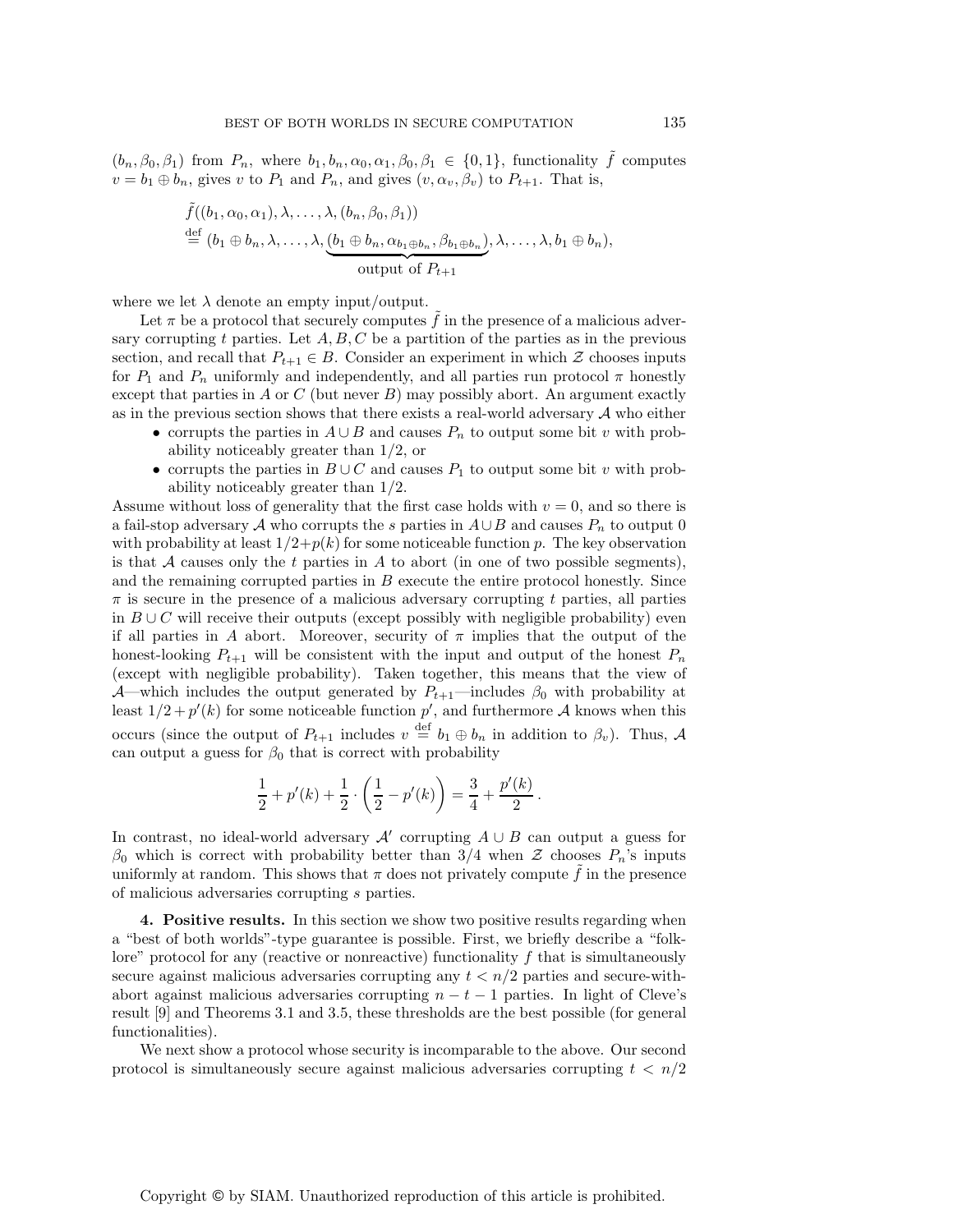parties as well as *semihonest* adversaries corrupting any  $s < n$  parties. (We stress that, in contrast, typical protocols offering full security against  $t$  malicious parties are completely insecure against even  $t + 1$  semihonest parties.) This result applies only to nonreactive functionalities; as shown by Theorem 3.1, this is inherent.

## **4.1. Achieving the "best of both worlds" for suitable thresholds.**

THEOREM 4.1. Let n, s, t be such that  $t + s < n$  and  $t < n/2$ , and assume the *existence of enhanced trapdoor permutations. For any probabilistic polynomial-time (reactive or nonreactive) functionality* f*, there exists a protocol that simultaneously*

- *securely computes* f *in the presence of malicious adversaries corrupting* t *parties, and*
- *securely computes* f *with abort in the presence of malicious adversaries corrupting* s *parties.*

*Proof.* If  $s \leq t$ , the theorem follows from the known results of [11], so assume  $s>t$ . We begin with the case of nonreactive functionalities. In this case, a protocol  $\pi$  with the claimed properties can be derived easily by suitably modifying known protocols that achieve security for an honest majority. In particular, such a protocol  $\pi$  can be obtained by following the general approach of [11, Construction 7.5.39] with the following changes:

- The verifiable secret sharing scheme used should have threshold  $s + 1$ , so that any  $s + 1$  shares suffice to recover the secret but any s shares give no information (in at least a computational sense) about the secret.
- The "handling abort" procedure is modified as follows. If a party  $P_i$  aborts (or is detected cheating) at some point during the protocol, all remaining parties broadcast their shares of  $P_i$ 's input and random tape. If at least  $s+1$ valid shares are revealed, the protocol continues with parties carrying out the execution on  $P_i$ 's behalf. If fewer than  $s + 1$  valid shares are revealed, then all parties abort the protocol with output  $\perp$ .

Note that when t parties are corrupted, at least  $n - t \geq s + 1$  valid shares are always revealed during the "handling abort" procedure. Thus, security of  $\pi$  in the presence of a malicious adversary corrupting t parties follows using the same analysis as in [11]. When s parties are corrupted, they may cause the protocol to abort but cannot otherwise affect the computation since the sharing threshold is set to  $s + 1$ . A standard argument can be used to show that  $\pi$  securely computes f with abort in this case.

For reactive functionalities, we proceed as sketched in [11, section 7.7.1.3] with natural modifications. As there, the system state  $s^j$  at the end of the jth phase of the protocol is shared among the parties; here, however, this sharing is done using threshold  $s + 1$  as above. П

## **4.2. Security against a malicious minority or a semihonest majority.**

THEOREM 4.2. Let  $n, s, t$  be such that  $t < n/2$  and  $s < n$ , and assume the *existence of enhanced trapdoor permutations. For any probabilistic polynomial-time nonreactive functionality* f*, there exists a protocol that simultaneously*

- *securely computes* f *in the presence of malicious adversaries corrupting* t *parties, and*
- *securely computes* f *in the presence of semihonest adversaries corrupting* s *parties.*

*Proof.* Assume  $t = \lfloor (n-1)/2 \rfloor$  and  $s = n-1$ . We also assume that f is a *single-output* function, i.e., a function where all parties receive the same output. This is without loss of generality since secure computation of a general functionality

Copyright © by SIAM. Unauthorized reproduction of this article is prohibited.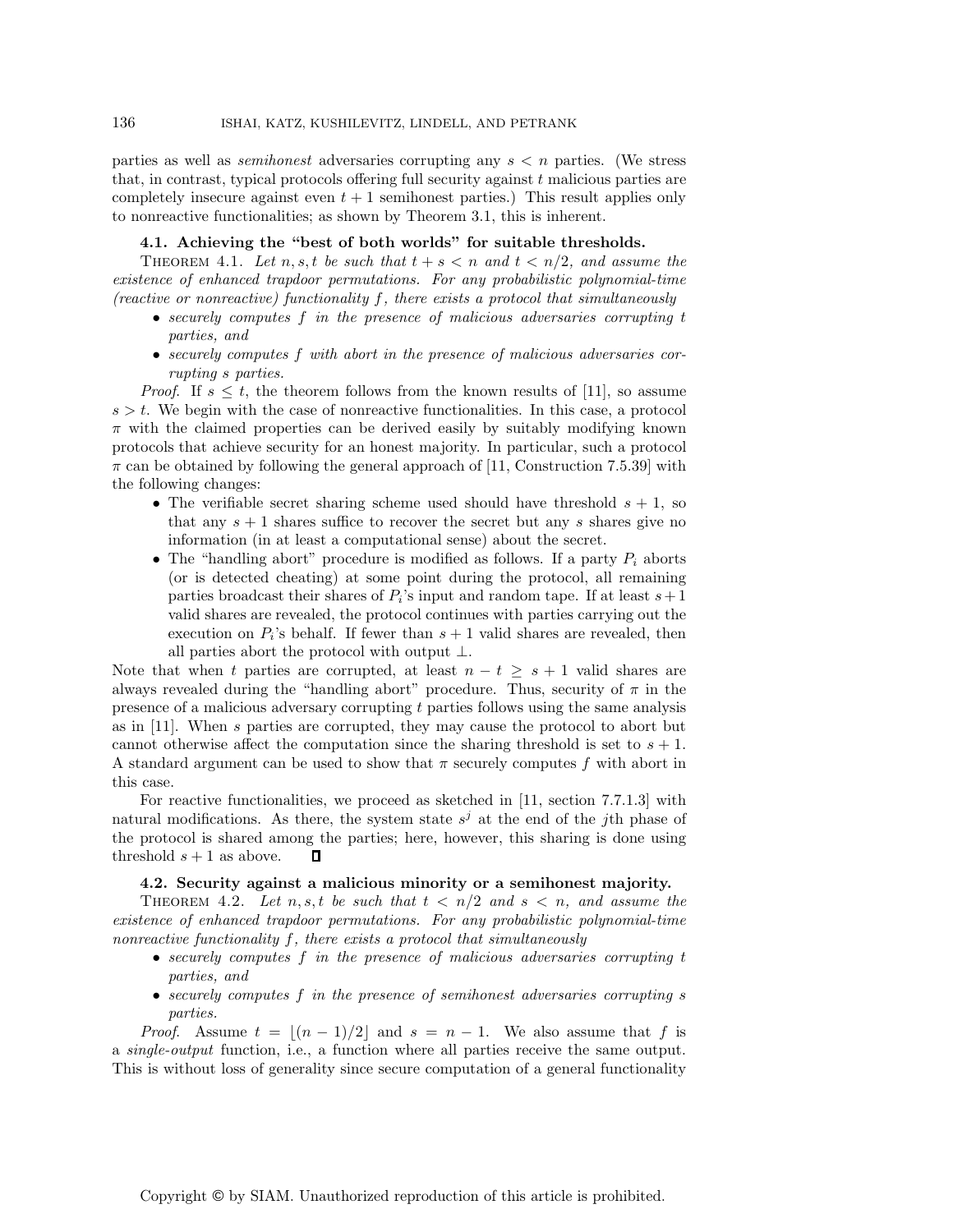$(y_1,\ldots,y_n)=f(x_1,\ldots,x_n)$  can be reduced to secure computation of the single-output functionality  $(y_1 \oplus r_1)| \cdots | (y_n \oplus r_n) \leftarrow f((r_1, x_1), \ldots, (r_n, x_n)),$  where  $r_i$  is a random pad chosen by  $P_i$  at the outset of the protocol. This reduction is secure for any number of corruptions.

Before describing our protocol  $\pi$  computing f, we first define a related functionality  $SS<sub>f</sub>$  that corresponds to computing an *authenticated secret sharing* of f (with threshold  $t + 1$ ). That is,  $SS<sub>f</sub>$  denotes the (randomized) functionality that

- 1. evaluates  $y = f(x_1, \ldots, x_n);$
- 2. computes a  $(t + 1)$ -out-of-n Shamir secret sharing [21] of y, sending to each party its share  $y_i$ ; and
- 3. authenticates each share  $y_i$  for every other party  $P_j$  using an informationtheoretic MAC (denoted Mac). The resulting tag is given to  $P_i$ , and the key is given to  $P_i$ .

See Figure 2 for details.



6. Each party  $P_i$  is given as output  $y_i$ ,  $\{k_{j,i}\}_{j \in [n]}$ , and  $\{\text{tag}_{i,j}\}_{j \in [n]}$ .

FIG. 2. Functionality  $SS_f$  for authenticated secret sharing of the output of f.

Our protocol  $\pi$  computing f relies on two subprotocols: a subprotocol  $\pi_n$  that computes  $SS_f$ , and a subprotocol  $\pi_{n/2}$  that computes f. We require the following security guarantees from these protocols:

- $\pi_n$  securely computes  $SS_f$  with abort in the presence of malicious adversaries corrupting t parties and also securely computes  $SS<sub>f</sub>$  in the presence of semihonest adversaries corrupting s parties.
- $\pi_{n/2}$  securely computes f in the presence of malicious adversaries corrupting t parties.

Protocols with the above properties can be constructed assuming the existence of enhanced trapdoor permutations [11]. We describe protocol  $\pi$  in Figure 3.

Intuition for the claimed security properties of  $\pi$  is as follows. Consider first the case of a semihonest adversary corrupting  $s$  parties in some set  $I$ . In this case, Phase I always completes successfully (and so Phase II is never executed) and all honest parties learn the correct output y. Moreover, since  $\pi_n$  is secure in the presence of semihonest adversaries corrupting s parties, the adversary learns nothing from the execution of  $\pi$  other than the secret shares  $\{y_i\}_{i\in I}$ , which is equivalent to learning y.

Next, consider the case of a malicious adversary corrupting  $t$  parties in some set  $I$ . Here, there are two possibilities: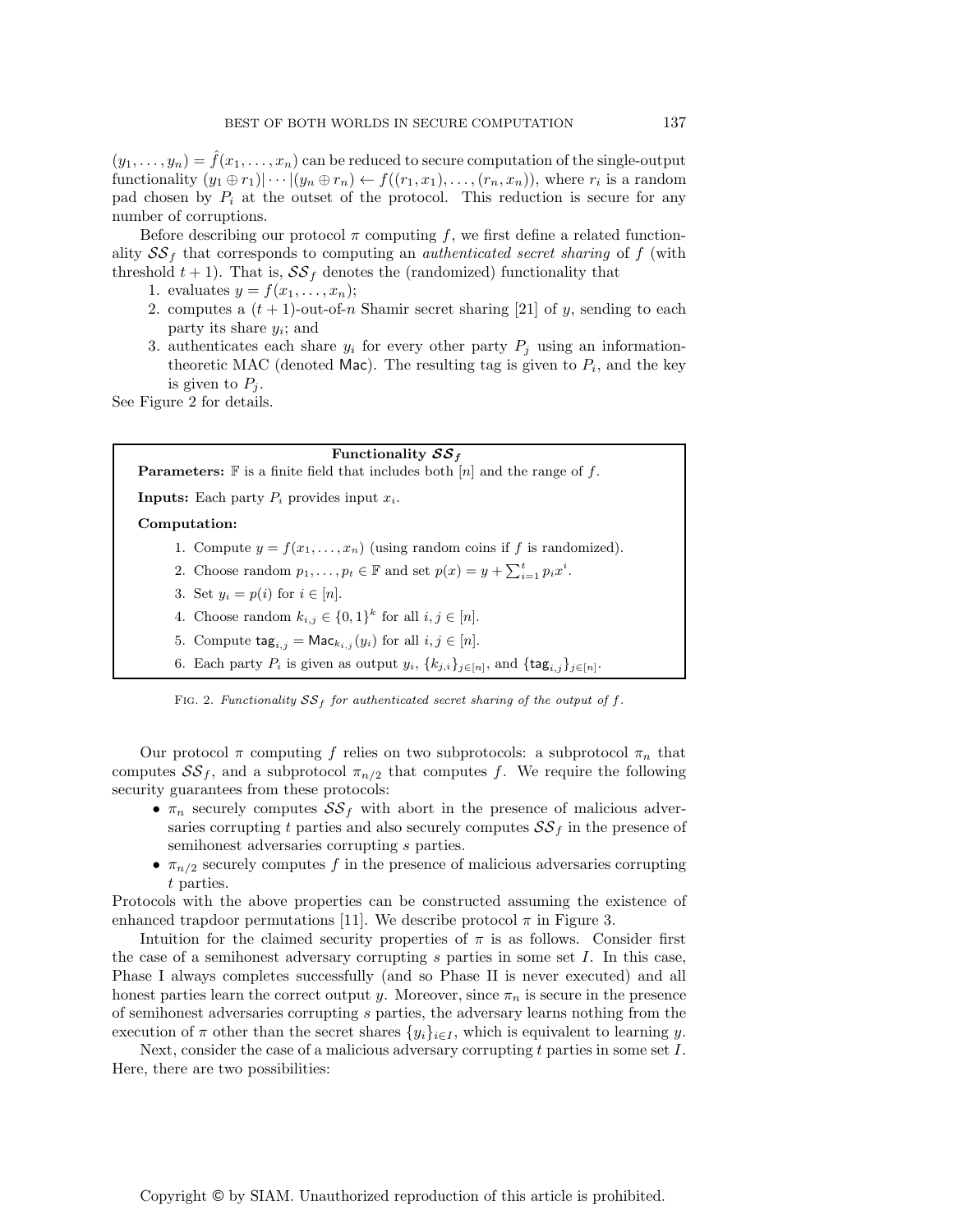### **Protocol** *π*

**Inputs:** Each party  $P_i$  has input  $(1^k, x_i)$ .

**Output:** Each party  $P_i$  gets output  $y = f(x_1, \ldots, x_n)$ .

## **Phase I:**

Each party  $P_i$  does as follows:

- 1. Run a protocol  $\pi_n$  computing the functionality  $SS_f$ , using input  $x_i$ . Let  $y_i$ ,  $\{k_{j,i}\}_{j\in[n]}$ , and  $\{\text{tag}_{i,j}\}_{j\in[n]}$  denote the output of  $P_i$  following execution of this protocol.
- 2. If  $y_i = \perp$ , then go to Phase II. Otherwise, do:
	- (a) For every other party  $P_j$ , send  $(y_i, \text{tag}_{i,j})$  to  $P_j$ . Receive in return  $(y_j, \text{tag}_{j,i})$  from each other party  $P_j$ .
	- (b) Set  $y'_i = y_i$ . For  $j \neq i$ , if  $\mathsf{Mac}_{k_{j,i}}(y_j) = \mathsf{tag}_{j,i}$  set  $y'_j = y_j$ ; otherwise, set  $y'_j = 1$ set  $y'_j = \perp$ .
	- (c) Reconstruct the output y using the shares  $y'_1, \ldots, y'_n$ .

#### **Phase II:**

Each party  $P_i$  runs protocol  $\pi_{n/2}$  computing the functionality  $f$ , using its original input  $x_i$ . Each  $P_i$  outputs the output value it obtained in  $\pi_{n/2}$ .

FIG. 3. Protocol  $\pi$ , based on protocols  $\pi_n$  and  $\pi_{n/2}$ .

- $\pi_n$  **completes successfully.** Protocol  $\pi_n$  is secure with abort in the presence of malicious adversaries corrupting t parties. Thus, if  $\pi_n$  completes successfully, every honest party  $P_i$  learns a (correct) share  $y_i$  of the correct output value  $y$  (in addition to correct authentication information for this share). In step 2(a) of Phase I every honest party then obtains at least  $n - t \geq t + 1$ correct (and valid) shares of y; furthermore, an incorrect share sent by a corrupted party is detected as invalid except with negligible probability. We conclude that honest parties output the correct value  $y$  except with negligible probability. Finally, security of  $\pi_n$  implies that the adversary learns nothing from this execution that is not implied by its inputs and the output value y.
- $\pi_n$  does not complete successfully. In this case, we may assume the adversary learns its output in  $\pi_n$  and then aborts this subprotocol before the honest parties learn their outputs. By security of  $\pi_n$ , the only thing the adversary learns from Phase I are the shares  $\{y_i\}_{i\in I}$ . Since these shares were generated using a secret-sharing scheme with threshold  $t + 1$ , they reveal nothing about the output y.

Execution of  $\pi$  then continues with execution of  $\pi_{n/2}$  in Phase II. Since  $\pi_{n/2}$ is secure in the presence of malicious adversaries corrupting  $t$  parties, this subprotocol completes successfully, and all honest parties learn the correct output y; moreover, the adversary learns nothing from this execution that is not implied by its inputs and the output value y.

We now formalize the above.

CLAIM 4.3. If  $\pi_n$  securely computes  $SS_f$  in the presence of semihonest adver*saries corrupting* s *parties, then* π *securely computes* f *in the presence of semihonest adversaries corrupting* s *parties.*

*Proof.* We analyze  $\pi$  in a hybrid model, where the parties have access to a trusted party computing  $S\mathcal{S}_f$  (this trusted party computes  $S\mathcal{S}_f$  according to the first ideal model, where the adversary cannot abort the computation) and show that in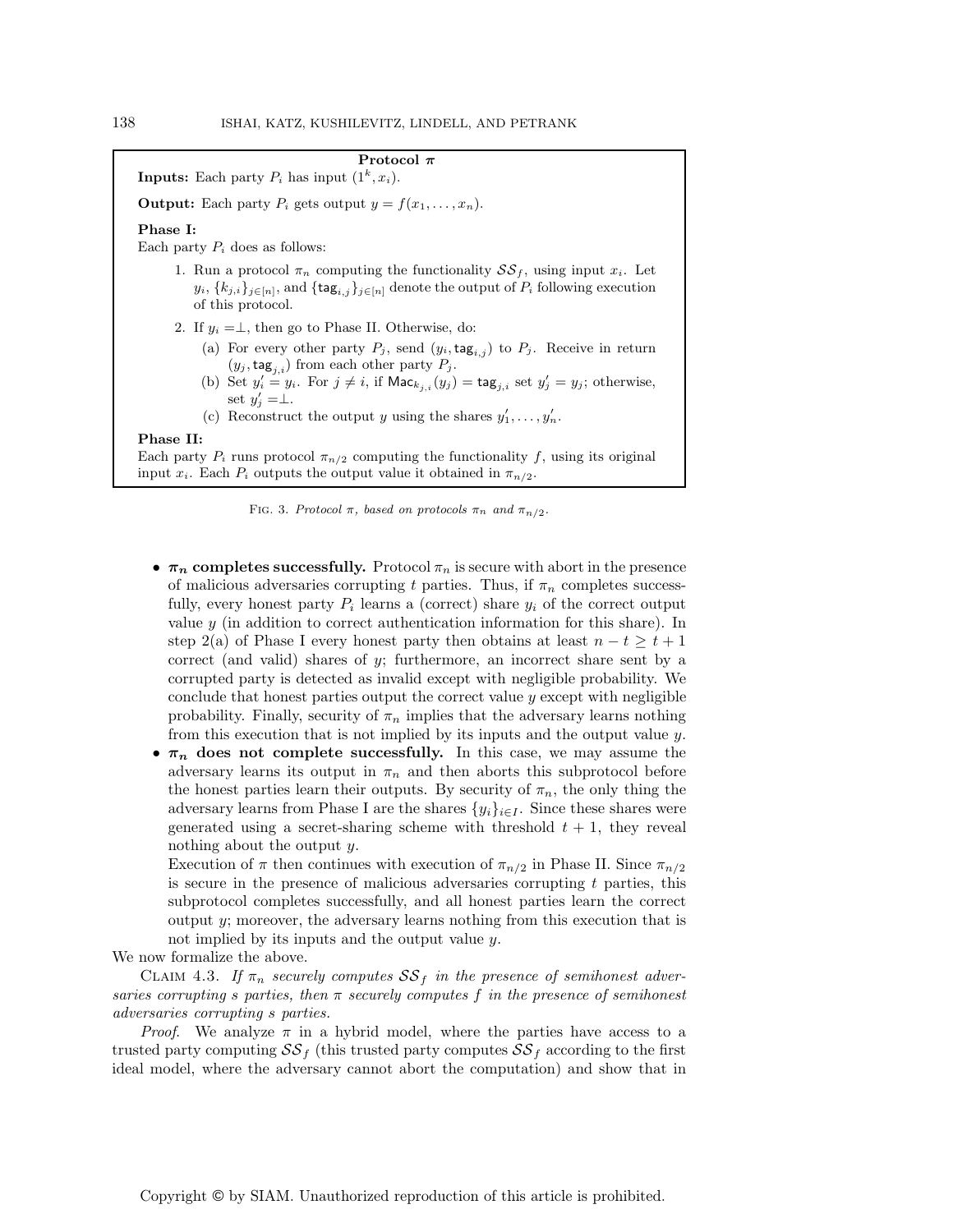this hybrid model  $\pi$  securely computes f in the presence of semihonest adversaries corrupting s parties. Standard composition theorems [5, 11] imply the claim.

Let A be a semihonest adversary in a hybrid-model execution of  $\pi$  (as described above). We describe the natural semihonest adversary  $A'$ , running an ideal-world evaluation of f, whose behavior provides a perfect simulation of the behavior of  $A$ . Adversary A' receives the set of corrupted parties  $I \subset [n]$ , their inputs  $\{x_i\}_{i\in I}$ , and auxiliary input z. It sends the inputs of the corrupted parties to the trusted party evaluating f and receives in return an output y. Next,  $\mathcal{A}'$  simply runs steps 2– 6 of functionality  $SS_f$  (cf. Figure 2) using the value of y it obtained. The resulting values  $\{(y_i, \{k_{j,i}\}_{j\in[n]}, \{\text{tag}_{i,j}\}_{j\in[n]})\}_{i\in I}$  are given to A as the outputs of the corrupted parties from functionality  $\mathcal{SS}_f$ . The values  $\{(y_i, {\{\text{tag}_{i,j}\}_{j\in I}})\}_{i\not\in I}$  are then given to A as the messages sent by the honest parties in the final round of Phase I. Finally,  $\mathcal{A}'$ outputs whatever  $A$  does. It is straightforward to see that the joint distribution of the honest parties' outputs and the view of  $A$  (run as a subroutine of  $A'$ ) in the ideal world is identical to the joint distribution of the honest parties' outputs and the view of A in the hybrid world. The claim follows.  $\Box$ 

CLAIM 4.4. If  $\pi_n$  securely computes  $SS_f$  with abort in the presence of malicious *adversaries corrupting* t parties, and  $\pi_{n/2}$  securely computes f in the presence of *malicious adversaries corrupting* t *parties, then* π *securely computes* f *in the presence of malicious adversaries corrupting* t *parties.*

*Proof.* Once again, we analyze  $\pi$  in a hybrid model. Now, the parties have access to two trusted parties:

- a trusted party computing  $SS<sub>f</sub>$  according to the *second* ideal model, where the adversary may prematurely abort the computation; and
- a trusted party computing f according to the *first* ideal model, where the adversary cannot abort the computation.

We show that in this hybrid model,  $\pi$  securely computes f in the presence of a malicious adversary corrupting  $t$  parties. Standard composition theorems  $[5, 11]$  imply the claim.

Let  $A$  be a malicious adversary in a hybrid-model execution of  $\pi$  (as described above). We describe a malicious adversary  $A'$ , running an ideal-world evaluation of f, whose behavior provides a perfect simulation of the behavior of  $A$ . Adversary A' receives the set of corrupted parties  $I \subset [n]$ , their inputs  $\{x_i\}_{i\in I}$ , and auxiliary input z. It passes these values to A and then receives inputs  $\{x_i'\}_{i\in I}$  sent by A to the trusted party computing  $SS_f$  (recall that A operates in the hybrid world where there is a trusted party computing this functionality).  $A'$  chooses random  $y_i \in \mathbb{F}$  for  $i \in I$  and then runs steps 4–6 of  $\mathcal{SS}_f$  (cf. Figure 2). The resulting values  $\{(y_i, \{k_{j,i}\}_{j\in[n]}, \{\text{tag}_{i,j}\}_{j\in[n]})\}_{i\in I}$  are given to A as the outputs of the corrupted parties from functionality  $\tilde{S}S_f$ . We stress that A' has not yet sent anything to its own trusted party computing f.

There are now two subcases, depending on whether or not  $A$  aborts the computation of  $SS_f$ :

- If A aborts computation of  $SS_f$ , adversary A' continues with simulation of Phase II as described below.
- If A allows computation of  $SS_f$  to continue, then A' sends the inputs  $\{x_i'\}_{i\in I}$ to the trusted party computing  $f$  and receives in return a value  $y$ . It interpolates a degree-t polynomial p satisfying  $p(0) = y$  and  $p(i) = y_i$  for  $i \in I$ , and sets  $y_i = p(i)$  for  $i \notin I$ . Finally, it gives  $\{(y_i, {\{\text{tag}_{i,j}\}_{j\in I}})\}_{i\notin I}$  to A as the messages sent by the honest parties in the final round of Phase I and outputs whatever  $A$  outputs.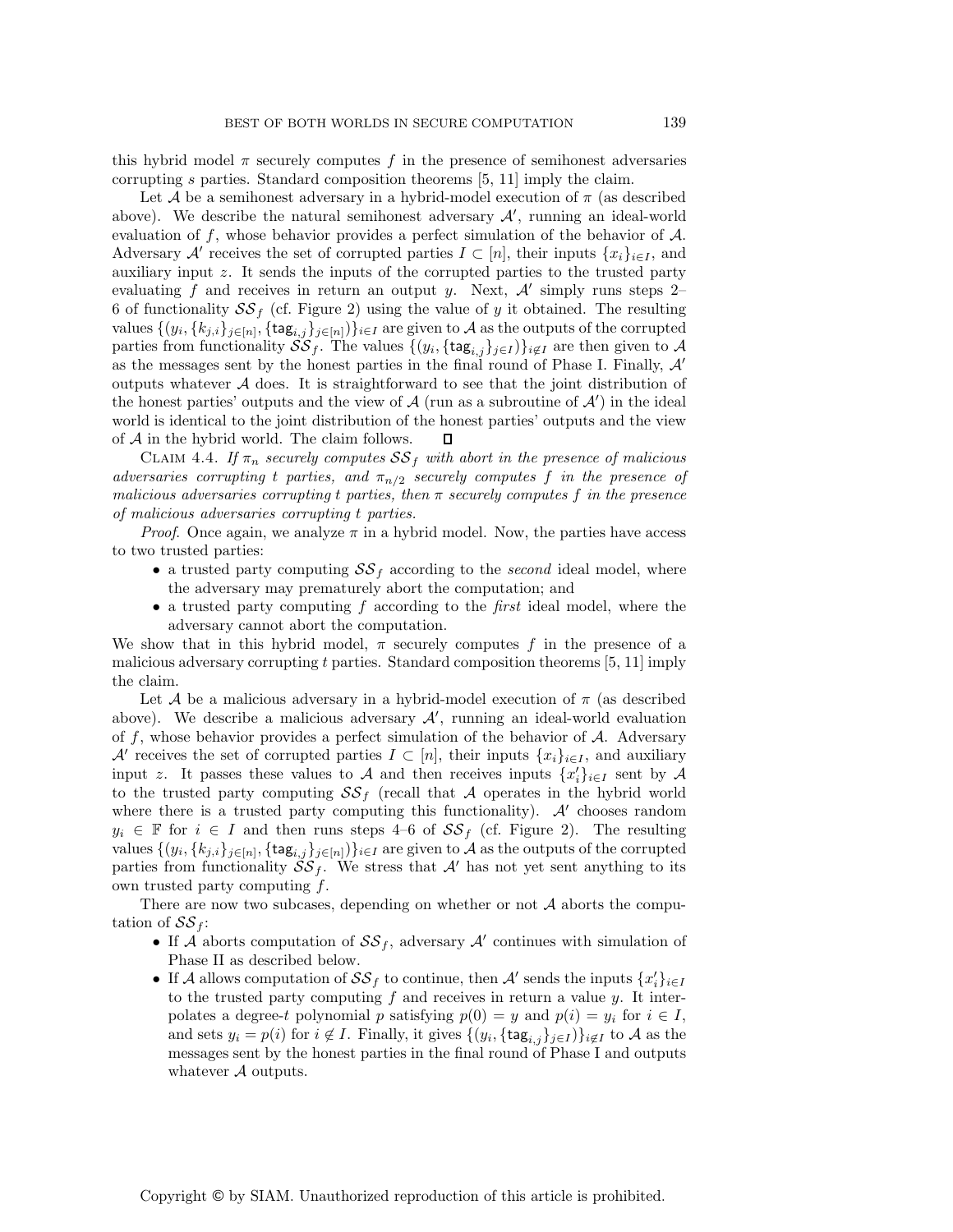If A had aborted computation of  $A_f$ , then A' now continues with simulation of Phase II. A receives (possibly different) inputs  $\{x''_i\}_{i\in I}$  from A, sends these to its trusted party computing f, and receives in return an output value y. It gives y to  $A$ and outputs whatever A outputs.

It is not hard to verify that the joint distribution of the honest parties' outputs and the view of  $A$  (run as a subroutine of  $A'$ ) in the ideal world is statistically close to the joint distribution of the honest parties' outputs and the view of  $A$  in the hybrid world (where the only difference arises from the possibility that  $A$  manages to forge a tag on an invalid share). The claim follows.  $\Box$ 

Since protocols  $\pi_n$  and  $\pi_{n/2}$  with the desired security properties can be constructed from enhanced trapdoor permutations, the preceding claims complete the proof of the theorem. п

*Remark* 4.5 (realizing adaptive security and/or universal composability.). Theorem 4.2 refers to our default model of stand-alone security against static adversaries. It is not hard to see, however, that protocol  $\pi$  described in the proof of that theorem can be proved secure against adaptive adversaries and/or universally composable [6] if the underlying protocols  $\pi_n, \pi_{n/2}$  satisfy these stronger security properties.

### **REFERENCES**

- [1] Y. AUMANN AND Y. LINDELL, Security against covert adversaries: Efficient protocols for realistic adversaries, in Proceedings of the 4th Annual Theory of Cryptography Conference (TCC 2007), Lecture Notes in Comput. Sci. 4392, Springer, Berlin, 2007, pp. 137–156.
- [2] D. Beaver, Multiparty protocols tolerating half faulty processors, in Advances in Cryptology (Crypto'89), Lecture Notes in Comput. Sci. 435, Springer-Verlag, New York, 1990, pp. 560–572.
- [3] D. BEAVER AND S. GOLDWASSER, *Multiparty computation with faulty majority*, in Proceedings of the 30th Annual Symposium on Foundations of Computer Science (FOCS), IEEE, Piscataway, NJ, 1989, pp. 468–473.
- [4] M. BEN-OR, S. GOLDWASSER, AND A. WIGDERSON, Completeness theorems for noncryptographic fault-tolerant distributed computation, in Proceedings of the 20th Annual ACM Symposium on Theory of Computing (STOC), ACM Press, New York, 1988, pp. 1–10.
- [5] R. CANETTI, Security and composition of multiparty cryptographic protocols, J. Cryptology, 13 (2000), pp. 143–202.
- [6] R. CANETTI, Universally composable security: A new paradigm for cryptographic protocols, in Proceedings of the 42nd Annual Symposium on Foundations of Computer Science (FOCS), IEEE, Piscataway, NJ, 2001, pp. 136–145.
- [7] R. CANETTI, Security and composition of cryptographic protocols: A tutorial (part I), SIGACT News, 37 (2006), pp. 67–92.
- [8] D. CHAUM, C. CRÉPEAU, AND I. DAMGÅRD, *Multiparty unconditionally secure protocols*, in Proceedings of the 20th Annual ACM Symposium on Theory of Computing (STOC), ACM Press, New York, 1988, pp. 11–19.
- [9] R. Cleve, Limits on the security of coin flips when half the processors are faulty, in Proceedings of the 18th Annual ACM Symposium on Theory of Computing (STOC), ACM Press, New York, 1986, pp. 364–369.
- [10] R. CRAMER, I. DAMGÅRD, S. DZIEMBOWSKI, M. HIRT, AND T. RABIN, Efficient multiparty computations secure against an adaptive adversary, in Advances in Cryptology (Eurocrypt'99), Lecture Notes in Comput. Sci. 1592, Springer-Verlag, Berlin, 1999, pp. 311–326.
- [11] O. GOLDREICH, Foundations of Cryptography, Vol. 2: Basic Applications, Cambridge University Press, Cambridge, UK, 2004.
- [12] O. GOLDREICH, S. MICALI, AND A. WIGDERSON, How to play any mental game, or a completeness theorem for protocols with honest majority, in Proceedings of the 19th Annual ACM Symposium on Theory of Computing (STOC), ACM Press, New York, 1987, pp. 218– 229.
- [13] S. GOLDWASSER AND L. A. LEVIN, Fair computation of general functions in presence of immoral majority, in Advances in Cryptology (Crypto'90), Lecture Notes in Comput. Sci. 537, Springer-Verlag, Berlin, 1991, pp. 77–93.